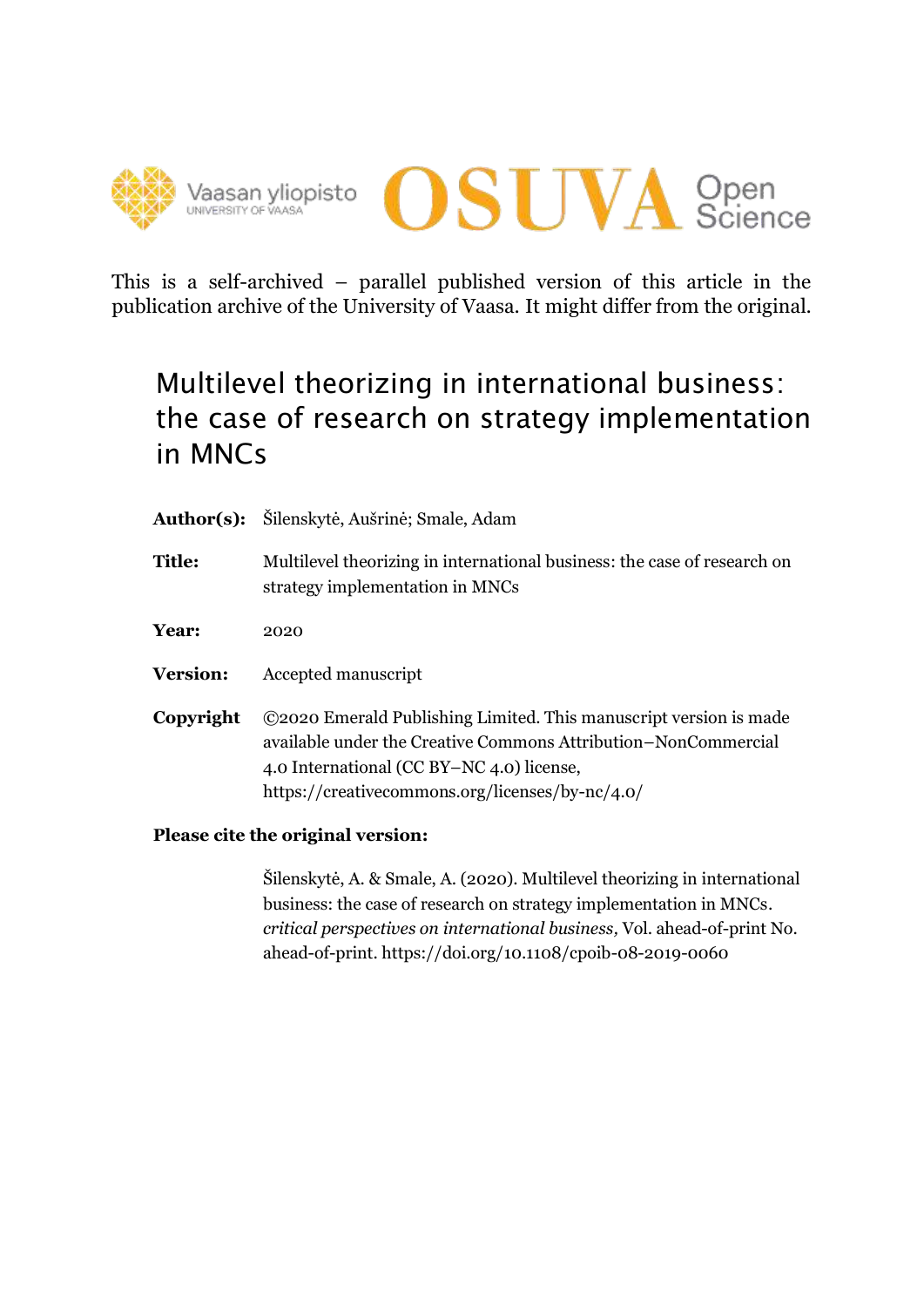## **Multilevel theorizing in international business: The case of research on strategy implementation in MNCs**

## **Abstract**

**Purpose**: This paper aims to illustrate why an understanding of how levels of analysis interact is an essential part of multilevel research in the field of International Business (IB). Using research on strategy implementation (SI) in multinational corporations (MNCs) as an example, we develop a taxonomy and research agenda that demonstrates the key role critical scholars can play in advancing multilevel theorization.

**Design/methodology/approach**: Drawing on the assumptions of methodological collectivism and individualism, the paper presents a four-step framework: 1) defining the theoretical boundaries of the selected subject; 2) juxtaposing theoretical arguments with empirical work; 3) identifying single- and multi-level theories; and 4) developing a research agenda.

**Findings**: Research on SI in MNCs has been dominated by one type of theorizing that focuses on the designs of organizational systems or the power of institutions. Multilevel theorization grounded in methodological individualism would offer new knowledge by including the views of under-represented stakeholders, questioning the justice of established systems, and overall implications of MNC operations.

**Research limitations/implications**: The proposed four-step framework encourages scholars to adopt a systematic approach to multilevel theorizing and draw upon the untapped potential of IB theories.

**Originality/value**: The paper contributes to the IB field by introducing an approach to assessing IB research from a multilevel theorizing perspective. The actionable research agenda on SI and the taxonomy of SI research can assist scholars in making aligned choices on study design and envisioning research questions that yield meaningful contributions to theory and practice.

**Key words:** multilevel theorizing, strategy implementation, MNC, critical and mainstream IB studies, microfoundations

**Paper type**: Conceptual paper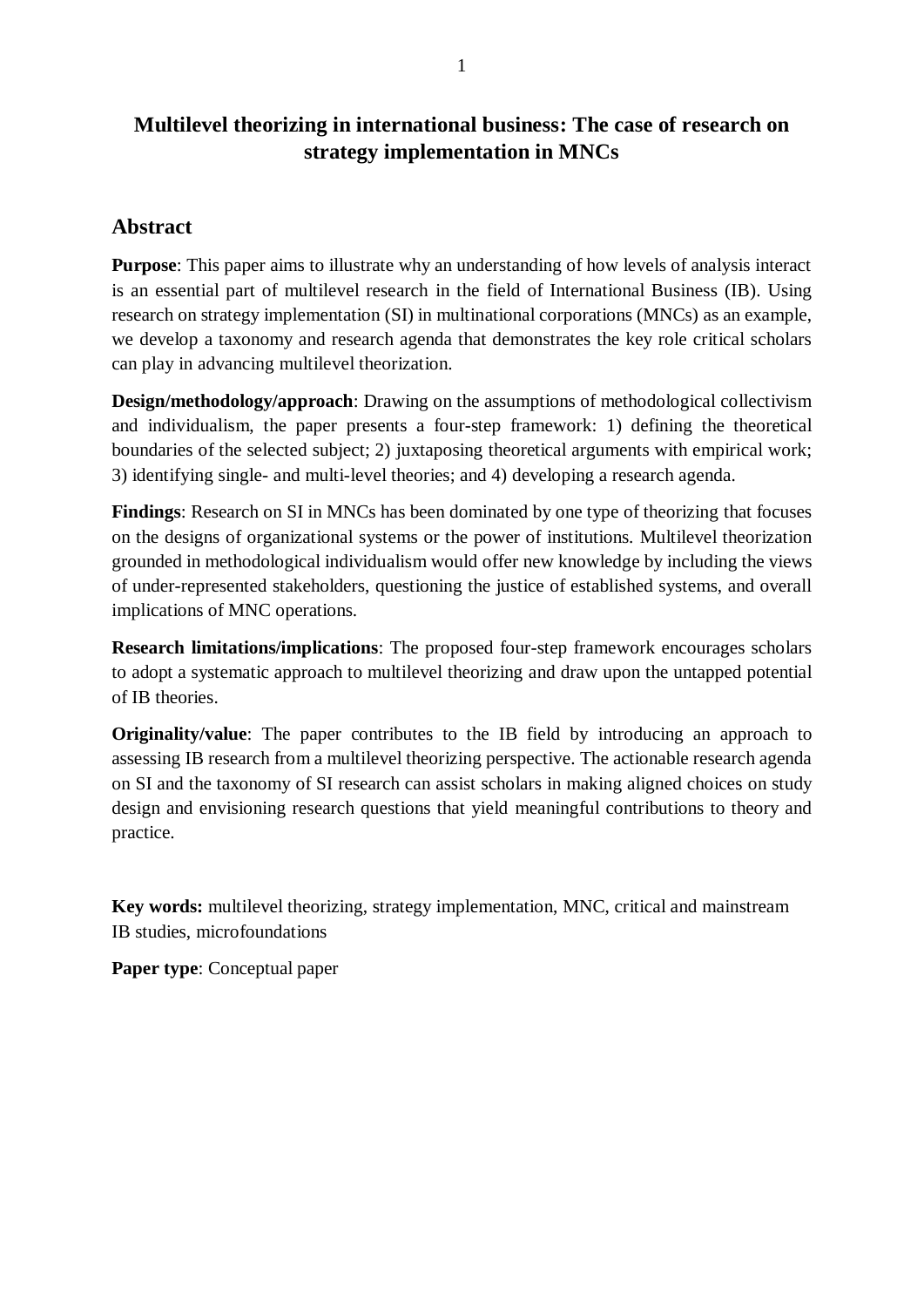### **1. Introduction**

The need to build and enrich theories that are capable of reflecting the complex, multifaceted, multilevel reality of multinational corporations (MNCs) is increasingly being recognized in the literature (Rousseau and Fried, 2001; Roth and Kostova, 2003; Cheng, Birkinshaw, Lessard, and Thomas, 2014; Andersson, Cuervo-Cazurra, and Nielsen, 2014). For instance, empirical studies show that planned structures, practices and processes within the MNC are likely to be interpreted and enacted differently than initially intended (e.g., Geppert, Williams, and Matten, 2003; Värlander, Hinds, Thomason, Pearce, and Altman, 2016). Questions such as whether MNCs 'as firms' can be rational and socially responsible, if individuals working in them are prone to various biases and misbehaviors, have been raised, but remain unexplored (Devinney, 2013). As a consequence, mainstream international business (IB) research is criticized for its continued focus on advanced statistics that intend to test simplistic questions that are often distanced from real-world problems (Dörrenbächer and Gammelgaard, 2019).

More than decade ago, Hitt and colleagues (2007) argued that organizations should be seen to comprise multiple nested arrangements, where individuals reside within teams, teams reside within larger units, larger units reside within business units, etc. They argued that a deeper understanding of these nested arrangements (interactions and connections within and across levels of analysis) is necessary if scholarship aims to develop theories that are capable of reflecting the lived reality of organizations. Whilst it is widely acknowledged that individuals in MNCs reside within nested arrangements (e.g., Andersson *et al.*, 2014), still relatively little is known about how individual heterogeneity, immediate contexts and more distal contexts interact in the production of individual and organizational outcomes (Minbaeva, 2016). Even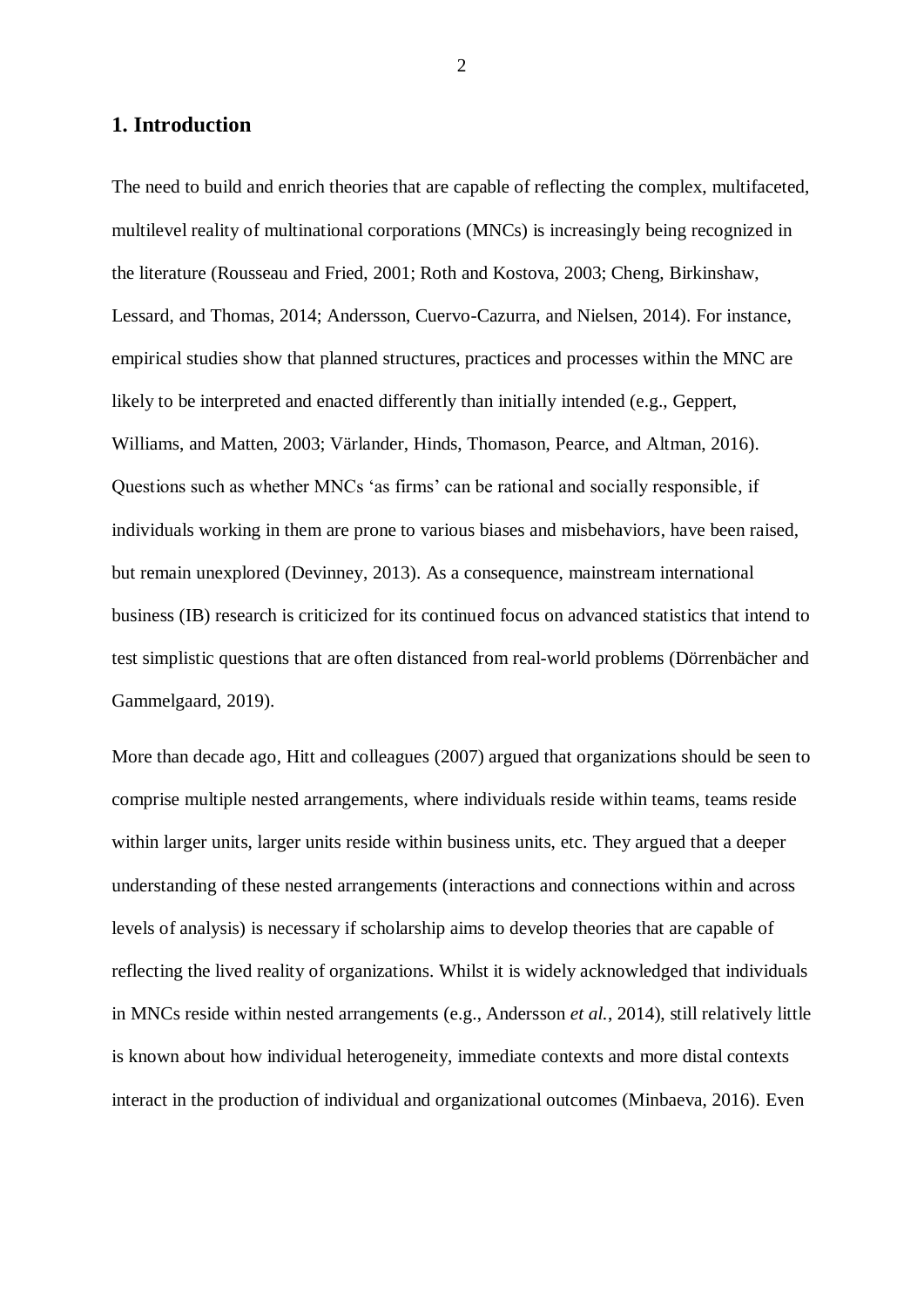fewer studies theorize about the mechanisms that drive cross-level interactions (Foss and Pedersen, 2019).

This is problematic since studies investigating MNC management with single-level theories, i.e. those that focus on links between variables at a single level of analysis, suffer from not being able to integrate simultaneously explanations about contextual effects and explanations that derive from perceptions and agency that operate at lower levels. There is growing consensus within mainstream IB research that we need to understand better the interlinkages *between* multiple organizational levels, and concomitantly the levels of analysis in the theories that are used to explain MNC management (e.g., Foss and Pedersen, 2019; Meyer, Li, and Schotter, 2020). In response, there is an emergent body of literature grounded in the multilevel paradigm that is considered to offer more nuanced explanations of how organizations work (e.g., Klein and Kozlowski, 2000; Mathieu and Chen, 2011; Felin, Foss, and Ployhart, 2015).

Considering the recent interest in multilevel thinking, we suggest that it is important for critical IB scholarship to engage in this debate for three main reasons. First, the critical IB research community has espoused goals to continue strengthening its focus on real-world problems of individuals, companies, and states residing within a relatively integrated global economy (Roberts and Dörrenbächer, 2016; Dörrenbächer and Gammelgaard, 2019; Dörrenbächer and Michailova, 2019). The multilevel paradigm is argued to possess significant potential to open up avenues for new theory and knowledge development that embody real-world organizational challenges (Hitt *et al.*, 2007).

Second, we have witnessed the rapid adoption of complex, multilevel statistical methods. However, these developments are often not accompanied with a deeper and more critical discussion about how multilevel studies could contribute to our knowledge about MNC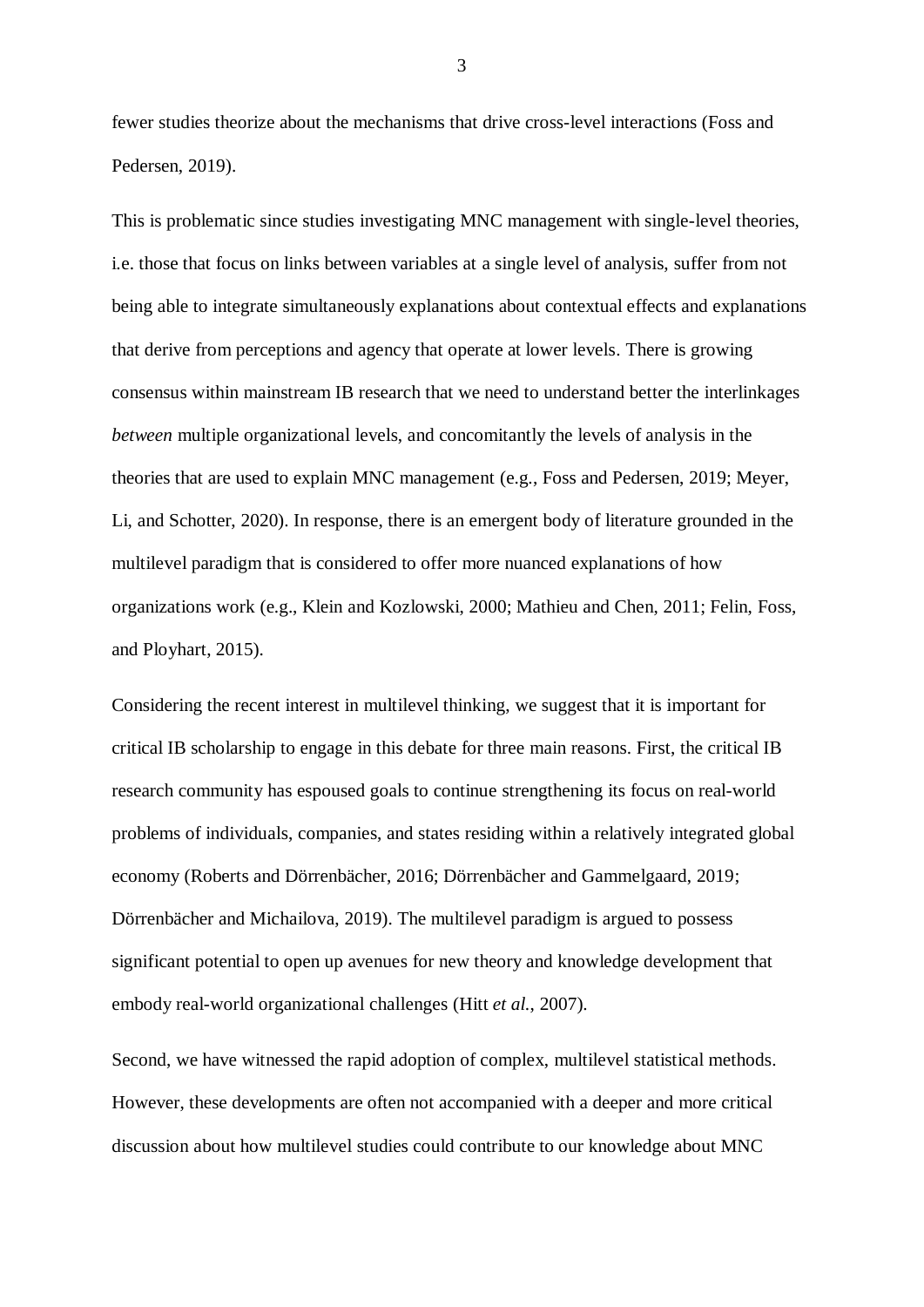management as a social phenomenon, and the implications this has for IB theories that attempt to explain it. Consequently, there is comparatively less guidance on how multilevel thinking could and should be applied in *theorizing* about particular research topics.. Critical IB scholars, differently from mainstream IB researchers, have the possibility to build upon examples of multilevel theorizing available within the critical scholarship tradition (e.g., works of Roemer (1981) and Elster (1982) (see Udehn (2002) for a detailed commentary)).

Finally, the critical IB community stands for multi- and interdisciplinary research approaches (Dörrenbächer and Gammelgaard, 2019) that are frequently overlooked in mainstream IB research. Theorizing across levels of analysis typically requires the integration of theory from more than one discipline (Molloy, Ployhart, and Wright, 2011; Andersson *et al.*, 2014). Adding or combining variables from multiple levels of analysis (Klein, Tosi, and Cannella, 1999), or "adding another moderating variable, even at different level of theory" (Andersson *et al.*, 2014, p. 1068) do not necessarily lead to multilevel theorizing or theoretical contribution. We argue that cross-disciplinary, critical IB scholarship is well positioned to advance multilevel theorizing in IB.

In this paper, we illustrate how theorization about MNC management can be systematically evaluated against the promise and potential of multilevel theorizing, and how this can lead to the creation of a meaningful research agenda for both mainstream and critical IB studies. We do this by introducing an instrumental approach to performing this theoretical evaluation, and demonstrate its utility in a specific area of IB research concerning strategy implementation in MNCs. Strategy implementation, or the enactment of strategic plans, within MNCs has been largely overlooked as a phenomenon in IB, international management (Piekkari and Welch, 2010; Brumana and Delmestri, 2012; White III, Guldiken, Hemphill, He, and Khoobdeh, 2016), as well as the strategic management literature (Hitt *et al.*, 2017). Strategy implementation possesses significant potential for multilevel investigation (Greer, Lusch, and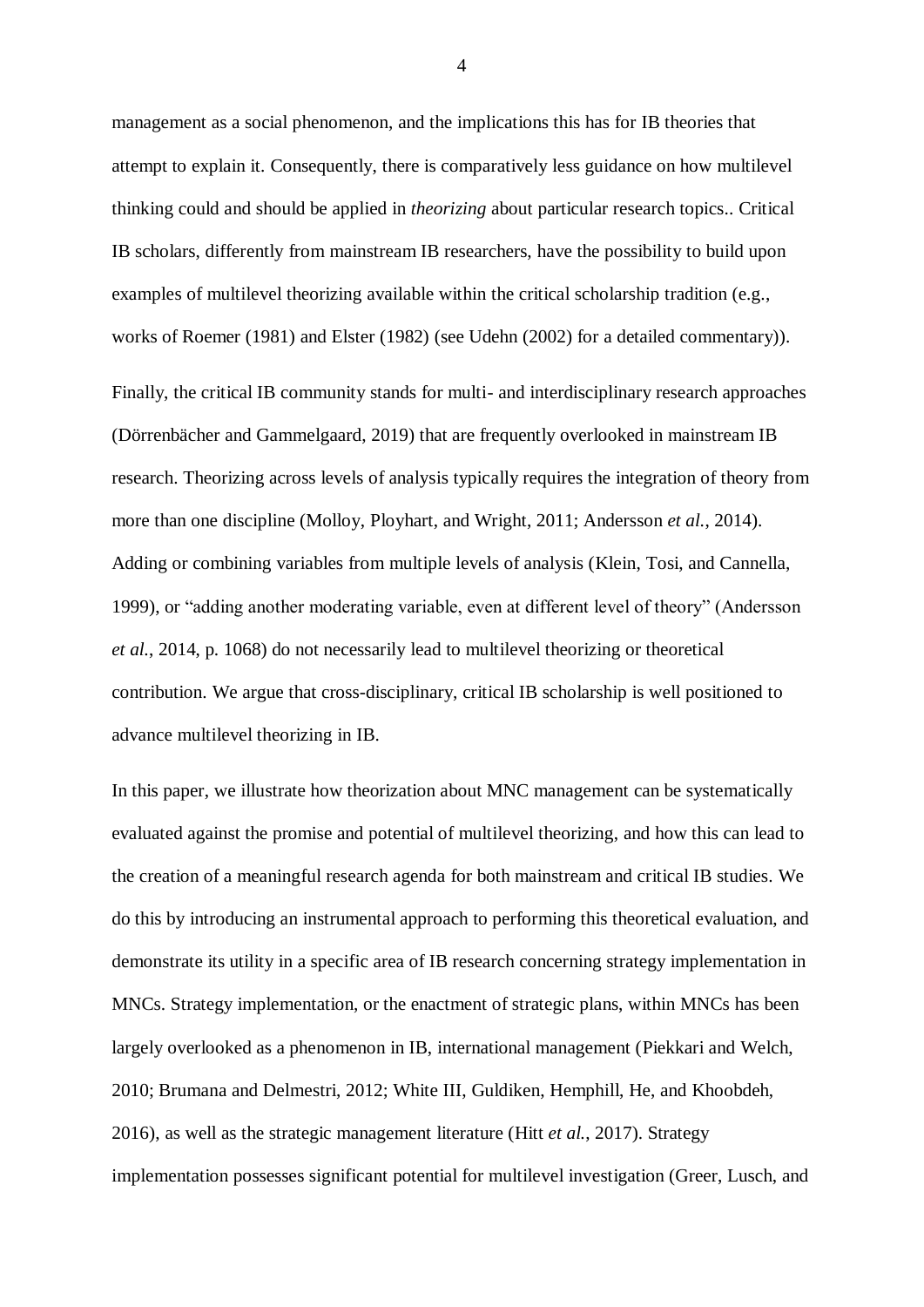Hitt, 2017) and, since it is considered to be among the top challenges for executives (Sull, Sull, and Homkes, 2015), it qualifies as a 'real-life problem'.

To achieve the above, we first discuss perspectives on theorizing about social phenomena. This provides the foundation for what type of theories are available in the social sciences and how they incorporate multiple levels of analysis. Second, we introduce an instrumental approach to formulating a multilevel research agenda on a specific topic. This approach is then carried out on the topic of strategy implementation in MNCs, whereby extant empirical research and its theoretical foundations are evaluated against the underlying assumptions of multilevel theorizing. Based on this, we conclude by outlining a future research agenda for strategy implementation in MNCs and suggest how this approach can be applied in research areas related to SI in MNCs important to critical IB research.

The paper's main contributions are threefold. First, the paper contributes to the general IB literature by introducing an instrumental approach, grounded in theorization about social phenomena, to evaluate the state of theory in IB and develop a multilevel research agenda, which speaks to both mainstream and critical studies. Second, by introducing this approach to assessing IB theories from a multilevel perspective, we offer a way to bring back real-life problems, and real-life observations into IB research (Buckley, 2002; Doh, 2017; Dörrenbächer and Gammelgaard, 2019). This is because multilevel theorizing invites phenomenon-based research, a diversity of methodologies, and is capable of simultaneously embracing dominant, positivist IB perspectives (Cairns, 2019) as well as the actor-driven, value-laden, or political agenda frequently associated with critical studies. And third, the paper makes a specific contribution to the area of strategy implementation in MNCs via means of a systematic review and multilevel research agenda. The resulting taxonomy of strategy implementation research within each perspective on theorizing goes beyond existing general thematic reviews on international strategic management (White III, Guldiken,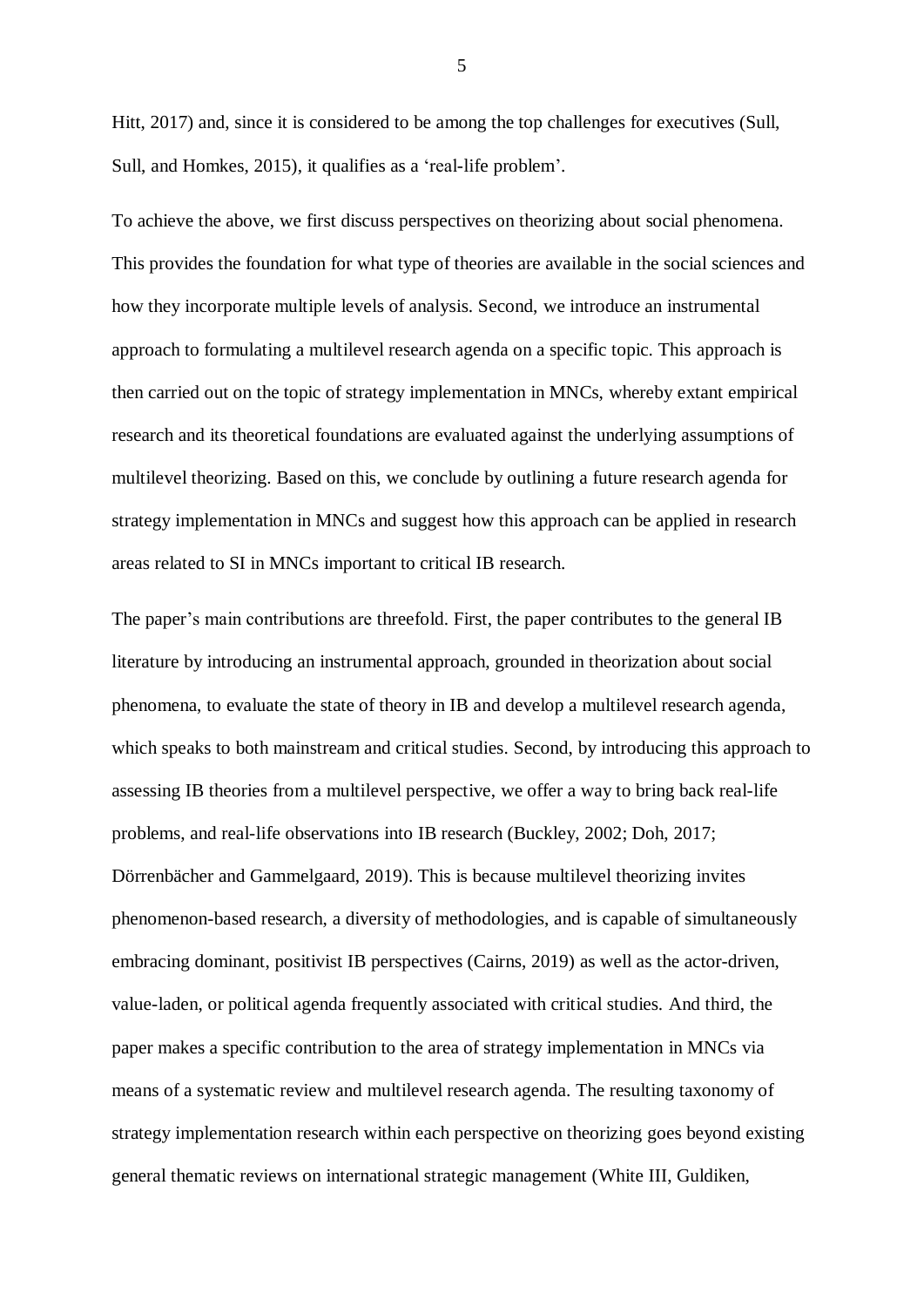Hemphill, He, and Khoobdeh, 2016) as well as the narrative overviews of strategy implementation in the field of IB (Qi, 2005; Greer *et al.*, 2017).

## **2. Perspectives on theorizing about social phenomena**

In the social sciences, two major perspectives on theorizing (i.e., "how should theories be constructed and evaluated" (p. 580)) co-exist – methodological collectivism and methodological individualism (Felin *et al.*, 2015) – that differ significantly in their position about the importance of an individual for explaining social outcomes. Methodological collectivism (e.g., Durkheim, 1962) assumes that the society in which individuals reside has superiority over individual interests or actions, i.e. society shapes individuals and renders them dependent on powerful, higher constructs (Agassi, 1960). Methodological individualism, on the contrary, assumes that society does not exist without individual actions and interactions, and the latter is what shapes society as it is (Agassi, 1960).

Methodological collectivism is more unified with its arguments, whereas methodological individualism has different shapes and levels (see Udehn, 2002 for a review). These two perspectives have a long history of competing with each other in terms of which perspective offers a better explanation of social phenomena. For example, in the field of international management, methodological collectivism has dominated the research, while methodological individualism has been largely underutilized due to the current training of scholars, strong focus on the contexts within which managerial decisions take place, and the costs associated with incorporating lower levels of analysis (cf. Foss and Pedersen, 2019).

Theories built upon the logics of two different perspectives to theorizing typically comprise various 'levels'. *Level of theory* refers to the phenomenon (e.g., individual, firm) "to which generalizations are designed to apply" (Mathieu and Chen, 2011, p. 613). Level of theory can be two kinds: single-level and multi-level (Klein and Kozlowski, 2000). Single-level theories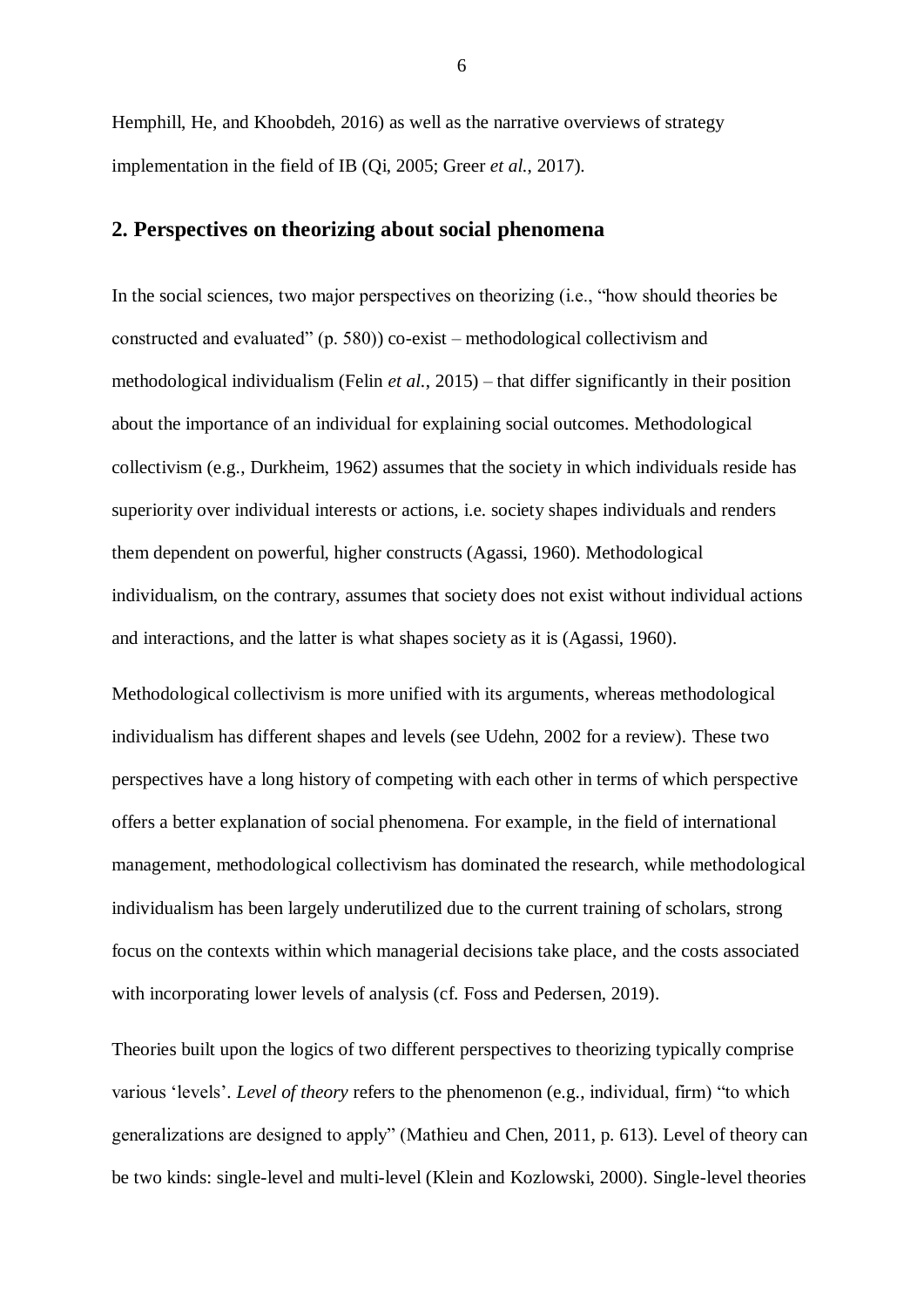consider variables within a single level of analysis; whereas multilevel theories span different levels of analysis by explaining how one level influences the other (Devinney, 2013). *Level of analysis* refers to "the unit to which data are assigned for hypothesis testing and statistical analysis" (Rousseau, 1985, p. 4). Level of analysis is measured by *level of measurement* that "refers to the unit to which data are directly attached" (*ibid*); and is expected to always be the same as level of analysis or there should be a clear theoretical explanation how the two are linked (Mathieu and Chen, 2011). For example, data may be obtained from MNC managers (individual level of measurement) about MNC performance (organizational level of analysis) and their individual strategic behaviors (individual level of analysis) in order to produce, develop, or test single-level, or multilevel theory.

Single-level theories can be, for example, *Organizational-level (O-level)* and *Individual-level (I-level)* theories (Devinney, 2013). *O-level theories* represent the organizational perspective (Hitt et *al.,* 2007) and are related to the systems established within organization (e.g., structures, processes, policies) or joint group/collective actions (e.g., organizational culture) (Devinney, 2013). O-level theories assume that social behavior is regular (Klein and Kozlowski, 2000), and therefore represent the logics of methodological collectivism.

*I-level theories* theorize about individual actions and behavior "without recourse to discussion relating to higher levels of analysis" (Devinney, 2013, p. 82). I-level theories are solely orientated to individual-level factors and downplay contextual factors that can restrict the effects of individual diversity and lead to more united collective responses (Klein and Kozlowski, 2000). These theories are not particularly relevant in explaining social phenomena since they are more focused on individual-level actions and outcomes, although in certain cases generalization to a small group could be made (see examples in Felin *et al.*, 2015). In some classifications, I-level theories fall under the early versions of methodological individualism in which social phenomena comprise individuals (cf. Udehn, 2002).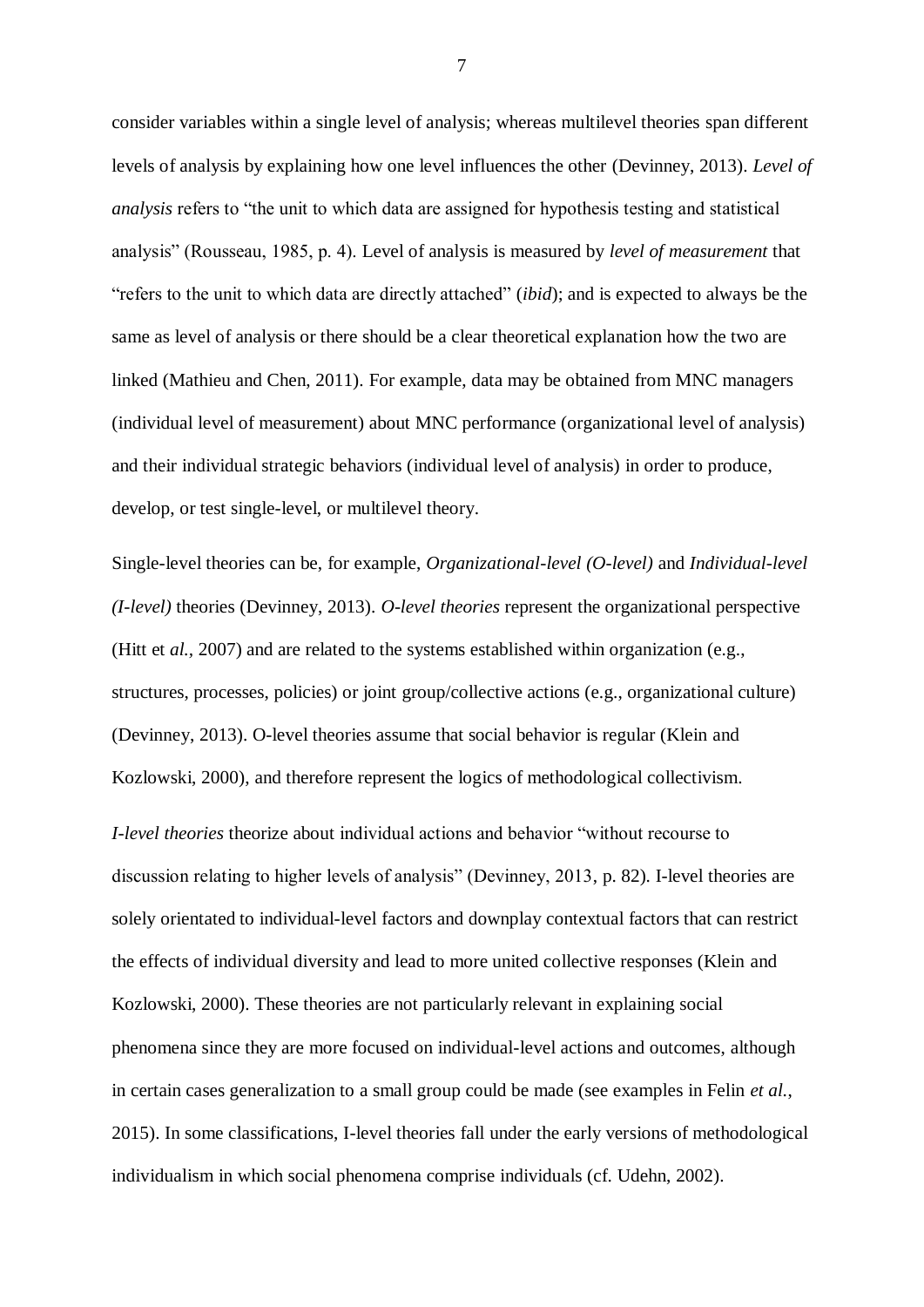Multi-level theories are diverse and can be grouped under the label of *Aggregation-level [1] (A-level) theories* (Devinney, 2013, p. 83). The connections across the levels of analysis in these theories are *two-sided*. This means that lower levels of analysis are also considered to have influence on the higher levels of analysis, while higher-level systems will have different (not regular) effects on lower levels of analysis (these effects can be direct or act as moderators) (Klein and Kozlowski, 2000). A-level theories comprise arguments of later versions of methodological collectivism (cf. Udehn, 2002) that acknowledge interactions between individuals and social systems.

For multilevel theories, it is equally important to examine the factors that originate from different levels of analysis (e.g., HQ, subsidiary, team, individual), and to understand *how*, according to theory, *these levels of analysis interact*. If lower levels are considered to influence the behavior of the entire system, then it is likely that theory is multilevel or represents methodological individualism. If an organizational system is cascaded down through different organizational levels without considering the influence of lower levels, or without considering possible irregularities across levels of analysis, then the theory is singlelevel and stands for methodological collectivism, despite incorporating different levels of analysis (e.g., HQ, subsidiaries, or teams).

In many empirical studies with multilevel *models*, the direction of cross-level influence, as well as a position on which level of analysis offers the best explanation, are frequently not specified and are left for empirical investigation. Such studies are "theoretically agnostic" (Felin *et al.*, 2015, pp. 587-588) and belong neither to methodological collectivism, nor to methodological individualism. Whilst multilevel theories and models are considered to be superior over single-level theories and models, the inclusion of multiple levels of analysis is not always needed, or better (cf. Klein and Kozlowski (2000) for a detailed list of conditions).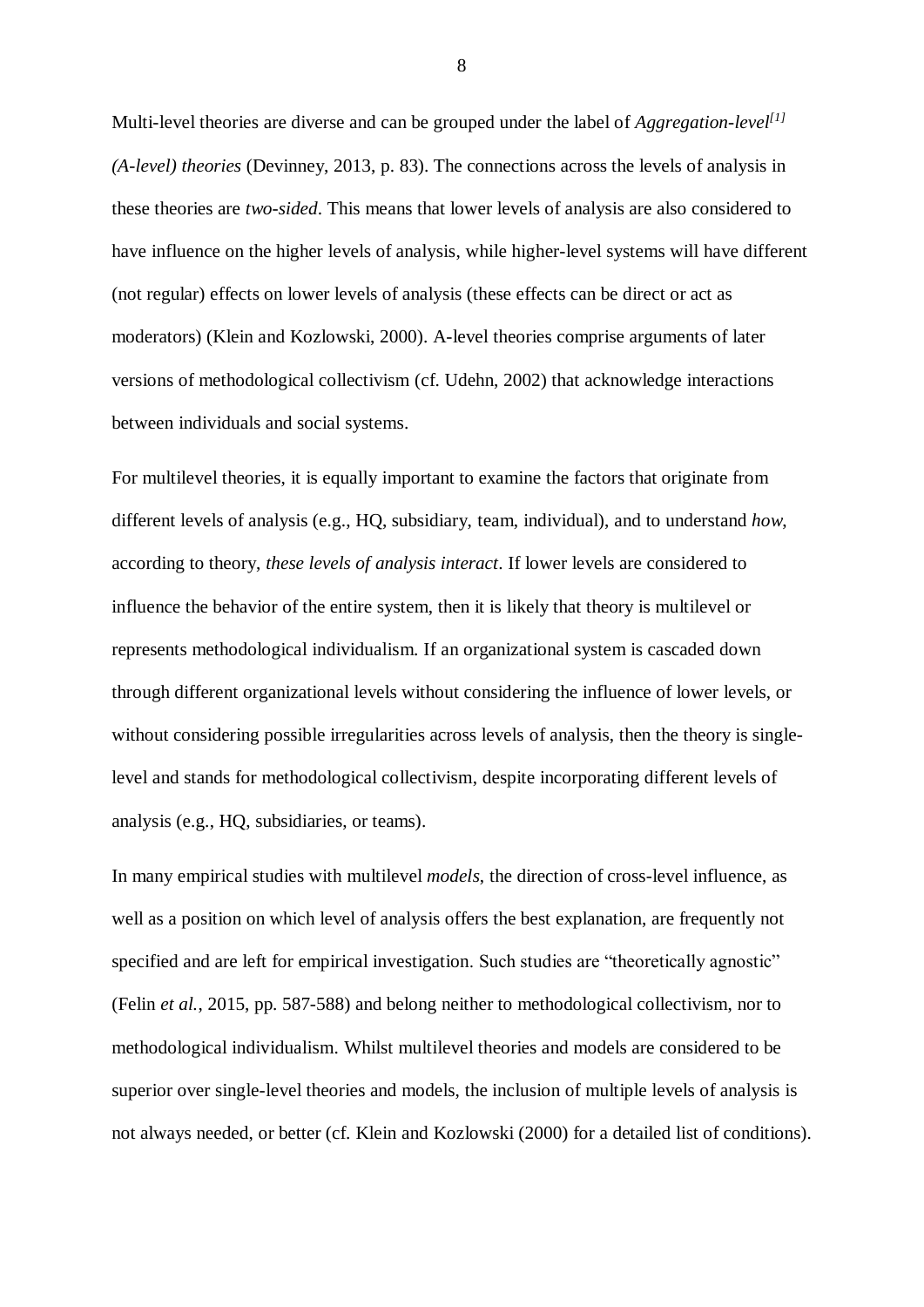In the field of management studies, A-level theories are most often applied in reference to Coleman's methodological individualism (Coleman, 1990), or 'microfoundations' (Felin and Foss, 2005; Barney and Felin, 2013), despite 'microfoundations' being used in many different ways (cf. Felin *et al.,* 2015). Coleman's methodological individualism is classified under the later versions of methodological collectivism (cf. Udehn, 2002) and is more specific in its belief that the lower levels, including individual level of analysis, are where the explanation of social outcomes resides (Barney and Felin, 2013; Felin *et al.*, 2015). Although one macro-level issue seems to be influencing another macro-level issue, their relationship can be only explained through the transition between macro-micro-macro level processes; and therefore through understanding the conditions of individual actions and how individual actions emerge to social outcomes (Coleman, 1990; Felin et. al., 2015). Consequently, the 'microfoundations' movement, grounded in Coleman's ideas, has sought to 'bring back' the individual to organizational theories (Felin *et al.,* 2015) without disregarding the power of social systems and institutions.

To conclude, by examining the level of theory, or the position of theory about interactions across levels of analysis, scholars can better understand the *causal mechanisms* applied by a given theory and therefore theory's view on the *power* of various variables, including individual actors. Analyzing the level of theory also allows us differentiate between multilevel modeling and theorizing, and enhances our understanding of the extent to which theories are capable of explaining social phenomena.

# **3. Multilevel theorizing: the case of research on corporate strategy implementation in MNCs**

Since a multilevel perspective requires a holistic view (Greer *et al.*, 2017), we have developed an instrumental<sup>[2]</sup> approach for evaluating theorizing on a certain phenomenon.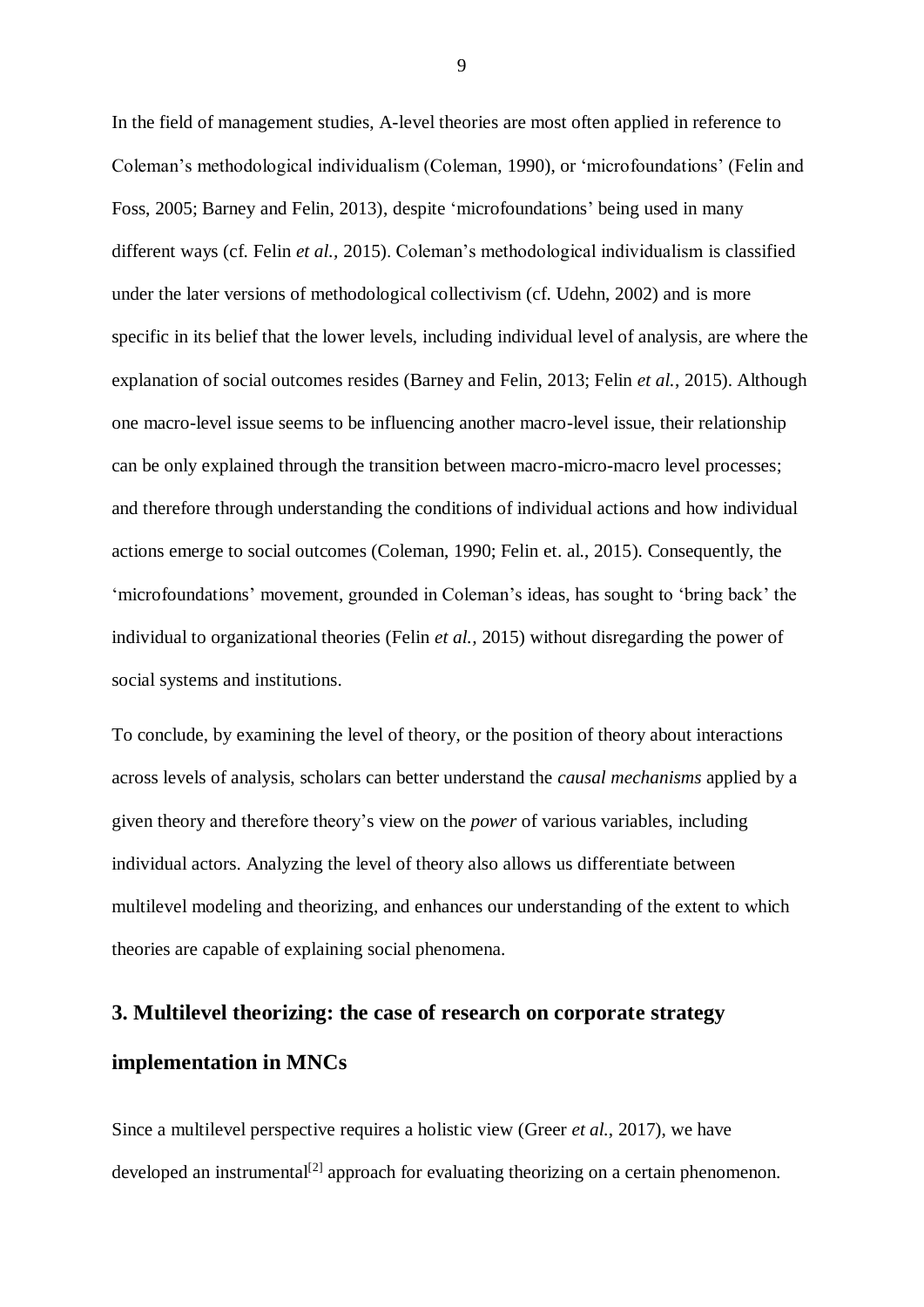This approach is firstly introduced and then applied specifically to the research regarding strategy implementation in MNCs.

#### *3.1. Instrumental approach to assessing research from a multilevel theorizing perspective*

The instrumental approach to assessing academic research from the multilevel theorizing perspective (see Figure 1) is intended to guide researchers through a process of examining key assumptions of theories utilized in studies within a certain research domain, comparing their key assumptions with the level of theorizing, and observing how theoretical assumptions are represented or challenged in empirical work. This approach was built upon multiple discussions intended to encourage and guide multilevel work in IB and general management research domains (e.g., Foss and Pedersen, 2004; Hitt *et al.*, 2007; Devinney, 2013; Andersson *et al.*, 2014; Felin *et al.*, 2015) and serves as a tool for the meta-analysis of theoretical assumptions about a certain social phenomenon.

-----------------------INSERT FIGURE 1 ABOUT HERE-------------------------------

This evaluation shifts the focus away from mere discussion about the levels of analysis to the theoretical *mechanisms*. In this way, the assessment of academic research within the social sciences becomes more rigorous and meaningful, and offers a stronger foundation upon which to build a future research agenda. Analyzing and comparing both the theoretical assumptions and the empirical work reveal where empirical studies lack or offer weak theoretical explanations, where empirical observations are not covered by existing theorization, or where theorization may be inconsistent or insufficient. Assessing a research problem from the perspective of multilevel theorizing encourages reconciliation among different streams of thought and allows for accumulative knowledge development, rather than infuses defensive arguments about one or the other way of theorizing and conducting empirical research. In addition, it allows for the positioning of critical studies in the field of IB, not as 'outsiders', or those which intend merely to confront the dominant academic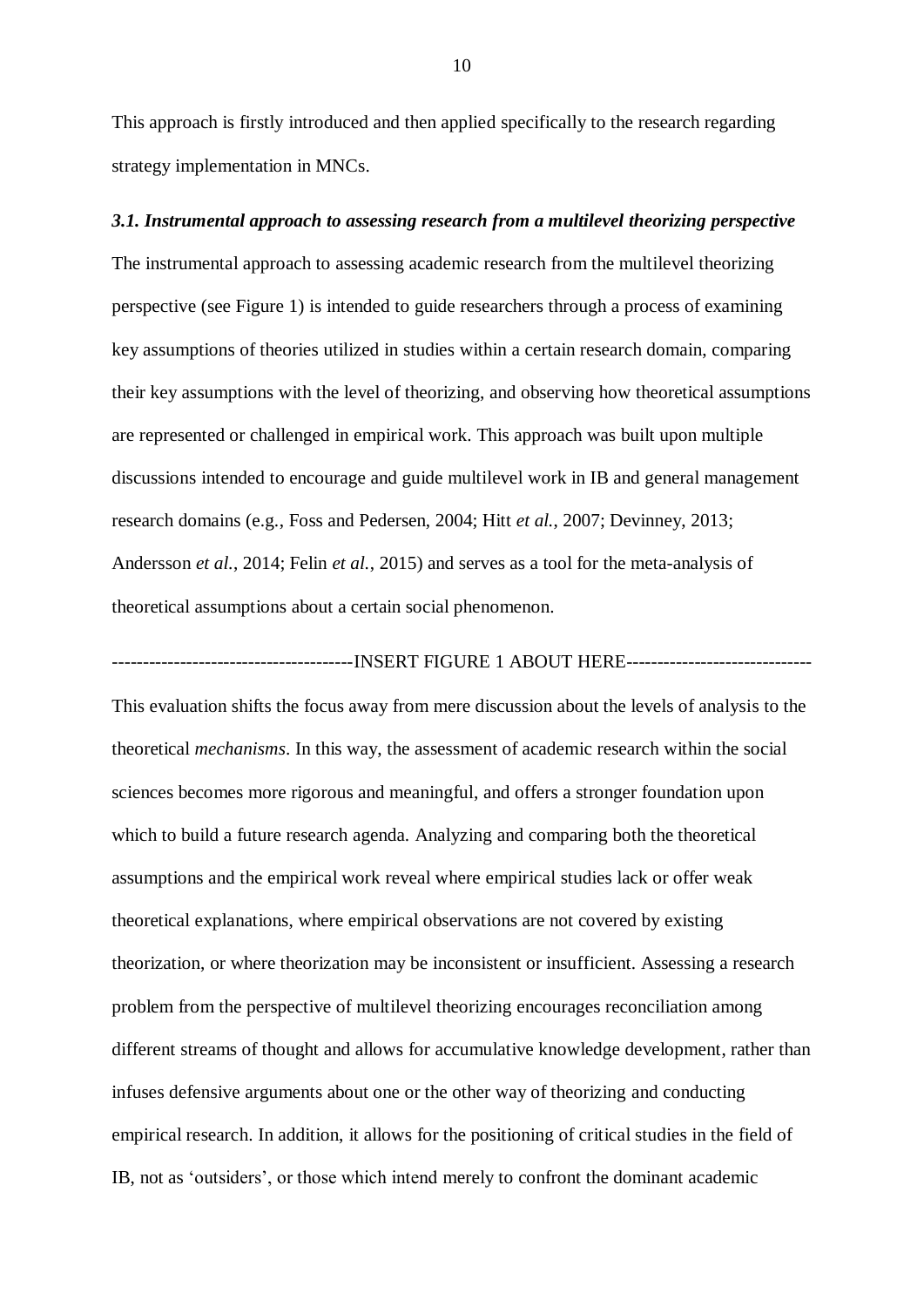discourse, but rather as a valued, integral part of developing holistic, theoretically-grounded insights.

We now apply this approach in reviewing some of the research on strategy implementation in MNCs. Following the four steps, the theoretical boundaries of the research on corporate strategy implementation in MNCs are identified, the benefits and shortcomings of relevant theories on strategy implementation phenomenon are discussed, and a multilevel research agenda is developed.

## *3.2. Step 1. Defining the theoretical boundaries of corporate strategy implementation in MNCs*

Corporate strategy is a plan made by an enterprise, which defines boundaries of the firm, organizational outlook and culture, intended contributions to stakeholders, and the key goals that company seeks to achieve (Andrews, 1980, pp. 18-19). Strategy implementation, too, has multiple definitions (cf. e.g., Noble, 1999). However, it can generally be defined as actions taken and processes leading to the enactment of a strategic plan within all organizational levels (i.e., corporate, unit, and individual). Every corporation recognizes the importance of strategy implementation since any strategy is only meaningful when it is implemented (Noble, 1999).

IB scholars have been investigating issues related to strategy implementation in MNCs by focusing on, for example, organizational structure and culture, corporate governance, and subsidiary-HQ relationship within established control and coordination systems. Significantly less discussion is available on how these elements of strategy implementation fall under the dominant theories in the field of IB and how major IB theories conceptualize and theorize about MNC corporate strategy and their implementation.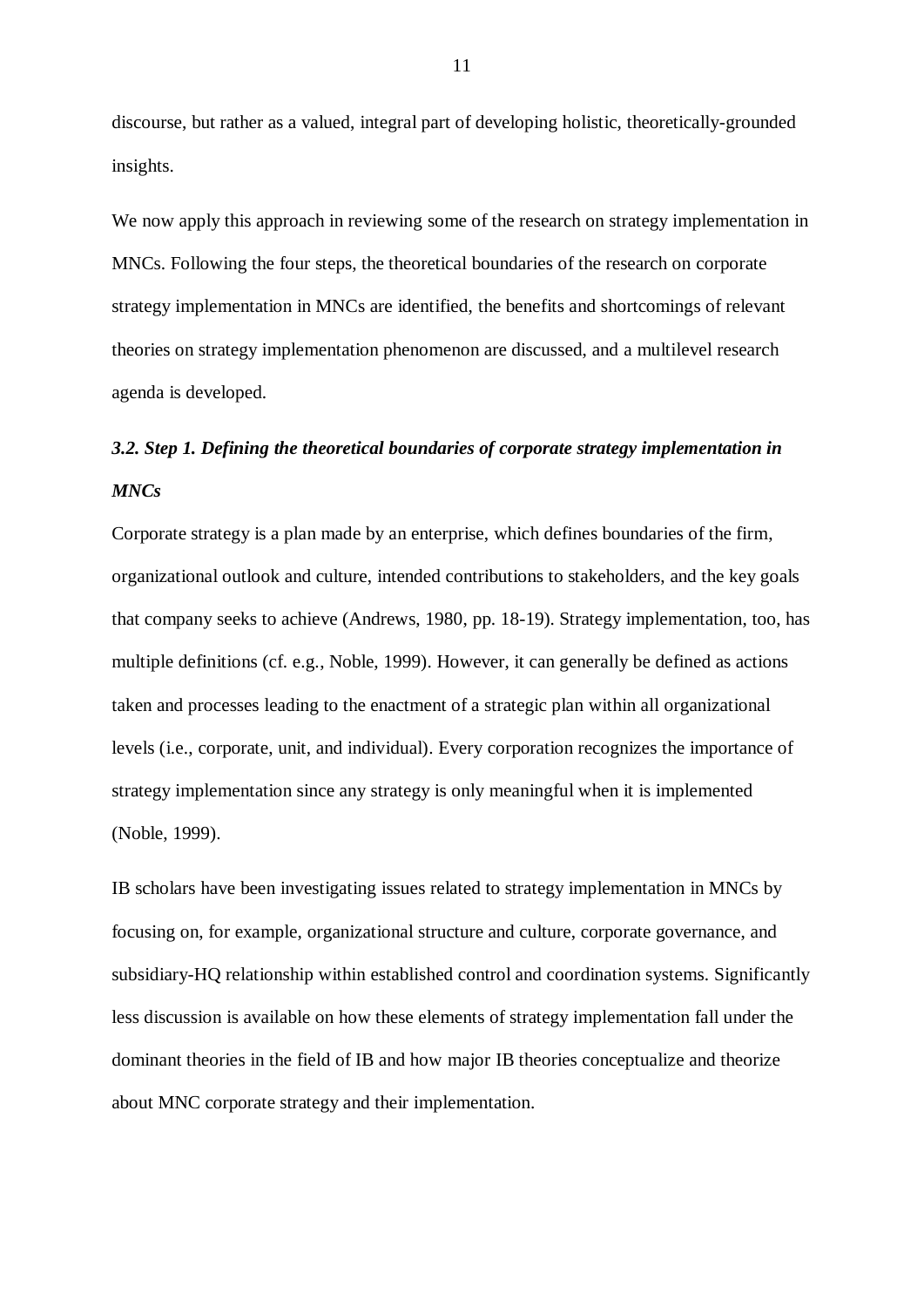In order to identify the theoretical assumptions about corporate strategy implementation (CSI) within the MNC, we adopted one of several possible classifications of IB theories – Forsgren's (2017) six major views of the MNC that provide a 'road map' relevant for both mainstream and critical IB scholars of any level (Piekkari (2009). These 'views' do not explicitly discuss terms such as corporate strategy or its implementation; rather they focus on the question of why MNCs exist and how they manage their operations that implicitly comprise aspects of corporate strategy and its implementation. Therefore, building on this classification and delving deeper into the original works placed under each view, in Table I we have compared and contrasted major assumptions about CSI making them explicitly available for IB scholarship.<sup>[3]</sup>

#### ----------------------INSERT TABLE I ABOUT HERE---------------------------------

With the focus on MNC management, and in line with Forsgren's (2017) classification, we compare and contrast CSI assumptions within the Dominating MNC (Industrial Organization theory); Coordinating MNC (Transaction Cost theory); Knowing MNC (Organizational capability/Evolutionary theory); Designing MNC (Contingency theory); Networking MNC (Business Network theory); and two interpretations of Politicizing MNC (Institutional theory): one with a focus on institutional embeddedness (Traditional), and one with a focus on agency (Contemporary) (see Table I). From this comparison, we can conclude that the majority of theorization on CSI within the field of IB tends to represent top-down theorization typical of methodological collectivism. However, CSI within the Knowing MNC and within the contemporary interpretation of the Politicizing MNC are closer to 'I-level' theories and early thinking within methodological individualism.

Although the six views of the MNC mostly represent mainstream IB research, only two views (Dominating and Coordinating) suggest MNCs having ultimate power above both its external environment and internal organization. Other views and interpretations consider that the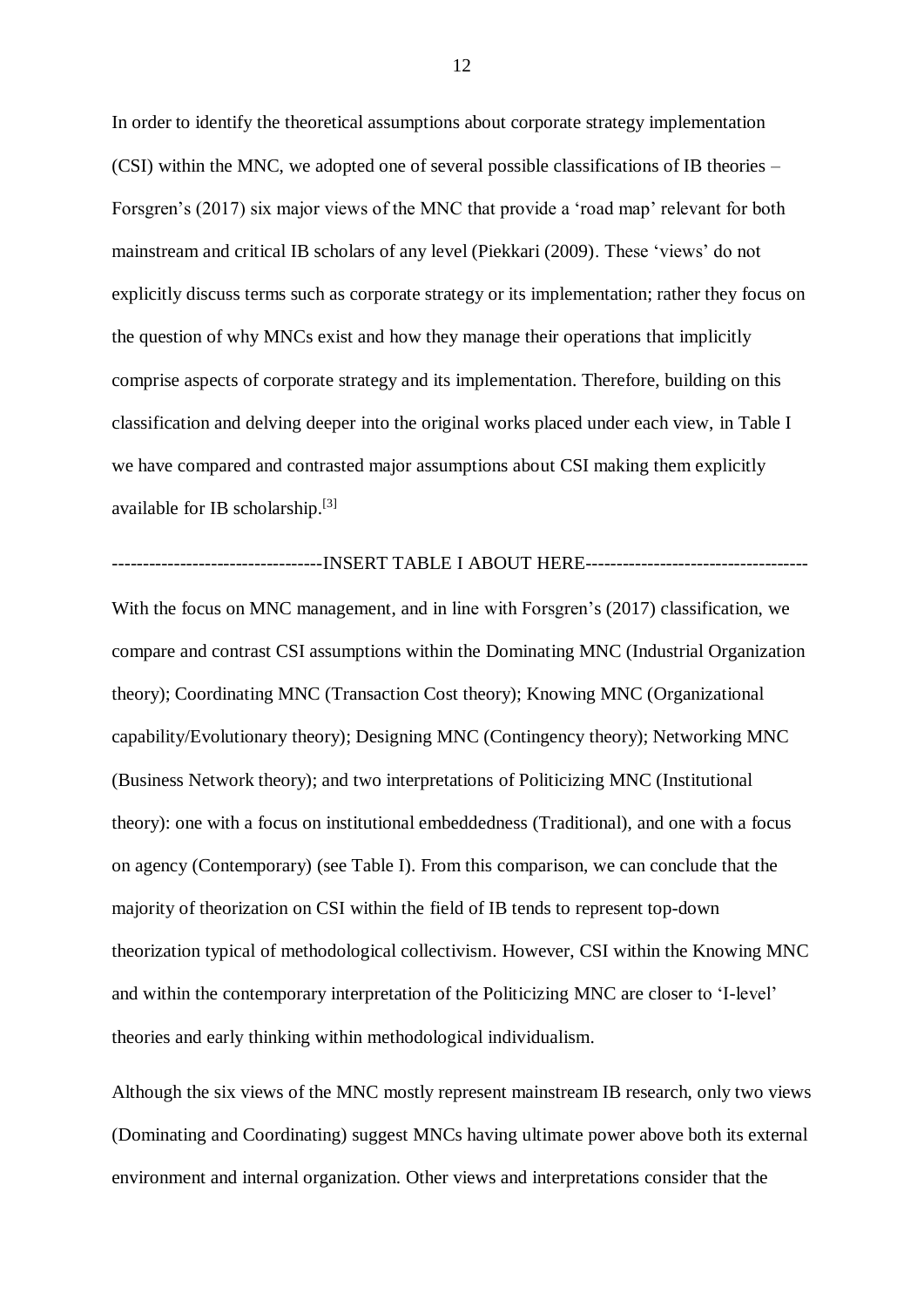MNC is only able to control its internal organization (Designing, Knowing, Traditional interpretation), or is not able to control either internal or external environments (Networking; Contemporary interpretation). Thus, in the views that assume the possibility to control both or at least the internal environment, CSI is straightforward and possible at least ceremonially; while according to the others, it can be planned, but not likely to be achieved as intended. The Networking view offers an exception, since the possibility to control both environments is denied, but subsidiaries are largely expected to behave in line with external higher-level factors, i.e. business networks, under certain circumstances.

Similarly, the relevance of corporate strategy and the *need to implement it* will depend on assumptions about control. For example, in the Dominating and Coordinating views, HQ are able to control both environments, thus corporate strategy remains within HQ as the other levels rationally respond to planned and imposed systems. The opposite is true in, for instance, the Contemporary interpretation of the Politicizing view of the MNC, where individual agents steer the MNC. Here, control is intended, but negotiated across organizational levels, and consequently the need for CSI across organizational levels varies depending on actor interests. Moreover, among various *mechanisms of control* considered by mainstream IB theories, there is one 'guided by social justice' (Knowing MNC).

#### *3.3. Step 2. Juxtaposing theoretical assumptions with empirical observations*

Fulfilling Step 2 requires the analysis of empirical work. Thus, we conducted a systematic review of the empirical work on strategy implementation within the field of IB. Details about the systematic review methodology and findings are available in Šilenskytė (2020). This process, conducted at the end of 2018, generated 31 empirical studies in total. Only four views of the MNC out of six (Knowing, Designing, Networking, and Politicizing) are represented in empirical studies, of which two of them (Designing and Politicizing) seem to dominate.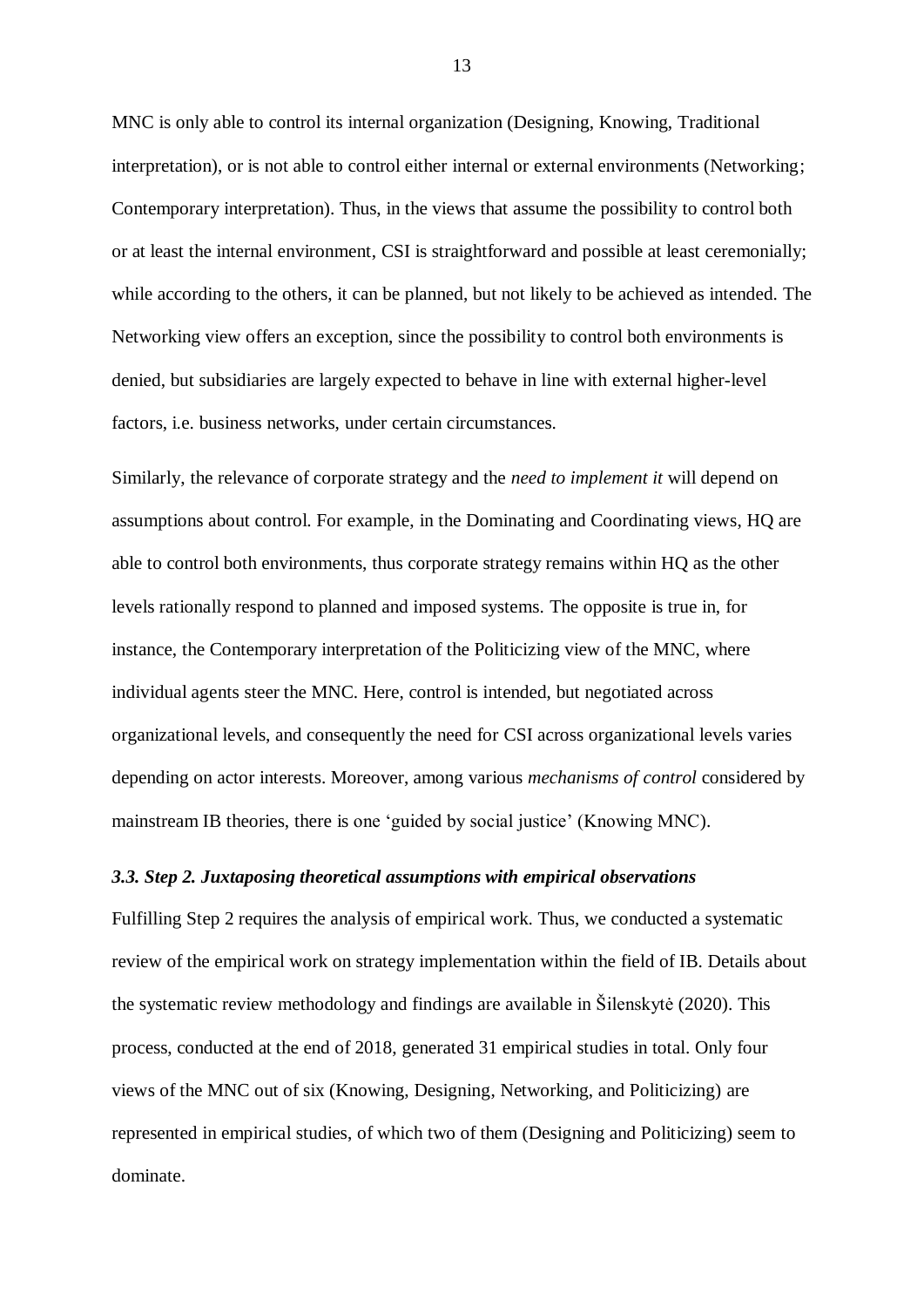The Politicizing view of the MNC has attracted the largest amount of empirical studies,, but there are only a handful of studies that focus on the power of agents (contemporary interpretation), whereas five out of 11 empirical studies are conducted from a perspective close to A-level theorizing..

## *3.4. Step 3. Identifying O-, I-, and A- level theories about strategy implementation in MNCs*

Based on the analysis of the IB theories and empirical work, Step 3 assesses the theoretical arguments and empirical observations in terms of perspectives on theorizing about social phenomena. This section first provides a short explanation of why each view of the MNC was placed under a certain type of theory (see Table II), and discusses the kinds of causal mechanisms that relate to each type of theory and their effectiveness in explaining strategy implementation. Second, it draws conclusions arising from the juxtaposition of theory and empirical work on strategy implementation in MNCs.

### ------------------------------INSERT TABLE II ABOUT HERE------------------------------------

*O-level theories of Strategy Implementation in MNCs.* The Dominating, Coordinating, Designing, and Politicizing views of the MNC (focus on institutional embeddedness; traditional interpretation) can be considered to be representative of O-level theories. The Dominating view accepts the power of hierarchy. The Coordinating view suggests that economically grounded management systems within the MNC should prevail over individual opportunism. The Designing view suggests that the MNC responds to the external environment and individuals within MNC rationally conform to MNC systems due to shared corporate values. The Politicizing view (traditional interpretation) emphasizes the power of institutions, which shape the operations of the MNC. The Networking view does not necessarily represent O-level theory. Its positioning is complicated as Business Network theory denies the overarching power of HQ. However, it considers that business networks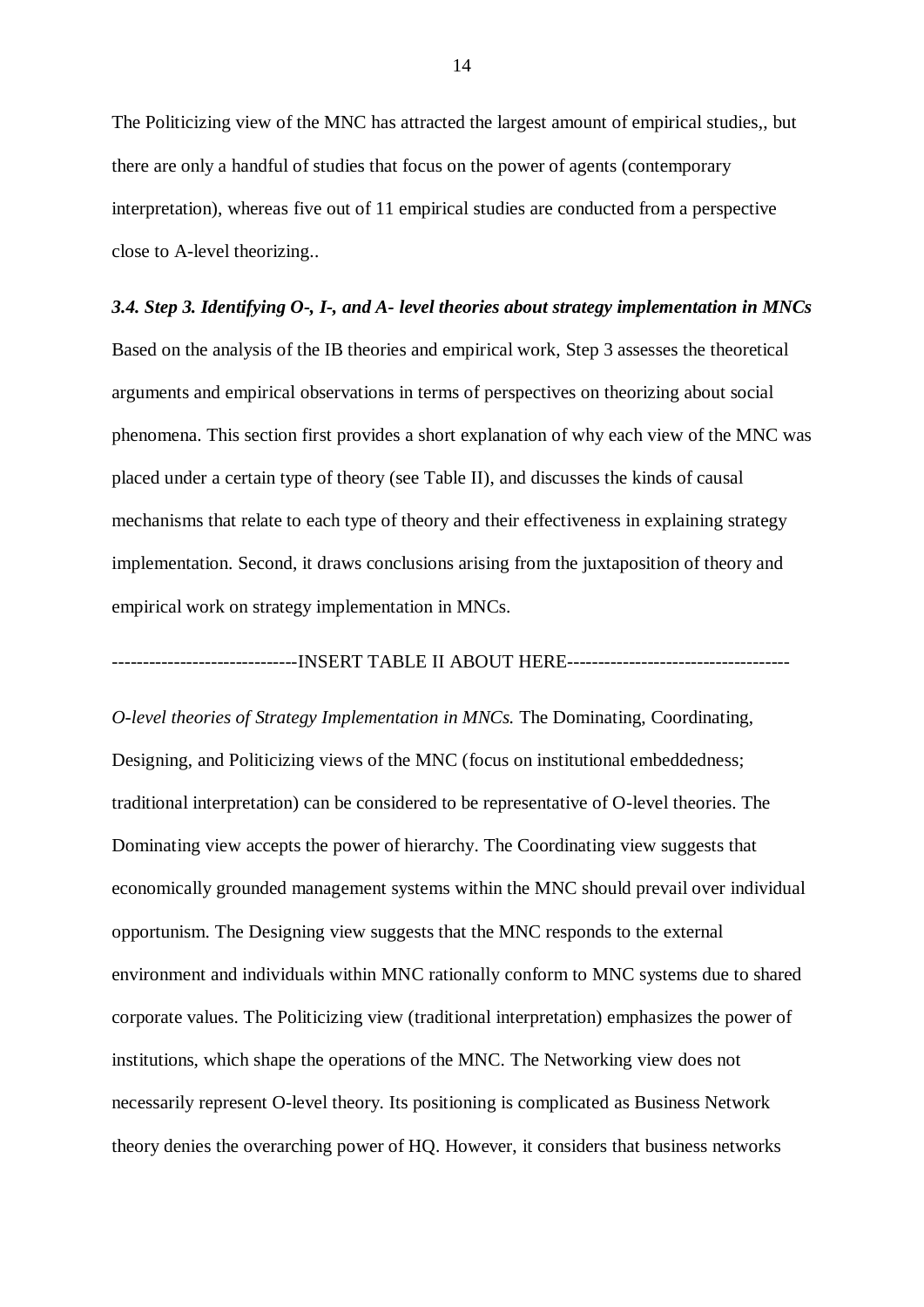largely shape MNC behavior, which reflects the logics of a superior system having consistent effects on lower levels of analysis. Furthermore, Business Network theory suggests how business network relationships are built, but does not analyze the individual foundations of these relationships and their effects on MNC management in more depth. If the latter would be performed, as has been recently called for (Vahlne and Johanson, 2019), Business Network theory would represent methodological individualism.

Nevertheless, five out of six views (which are also the most widely established and dominating the IB field) represent O-level theories. Some empirical studies comprising critical elements (e.g., Geppert, Williams and Matten 2003; Matten and Geppert, 2004), in line with mainstream empirical work, belong to the dominant way of theorizing about social phenomena in IB.

Empirical work challenges O-level theories by revealing certain unaddressed issues. These include, for example, diversity issues within each country (e.g., Moore and Rees, 2008), ignorance to agency power (Drori and Ellis, 2011), individual-level factors (Osmundsen, 2013), subsidiary motivation (Shah and Arjoon, 2015) and values (Hamprecht and Schwarzkopf, 2014), as well as individual-system interaction aspects (Hernes *et al* 2015; Bjerregaard *et al*. 2016; Acquier *et al.* 2018). These empirically challenge the explanatory power of well-established systems. Some scholars claim that ignorance towards individuallevel aspects, such as the role of language and discourses in strategy implementation, leaves strategy implementation processes without sufficient explanation (Piekkari and Welch, 2010; Logemann and Piekkari, 2015).

Systems might be more effective in some situations than in others(cf. MNCs with hierarchical structures operating in industries where both pressure for global integration and local responsiveness are low are likely to succeed in producing desired organizational behavior by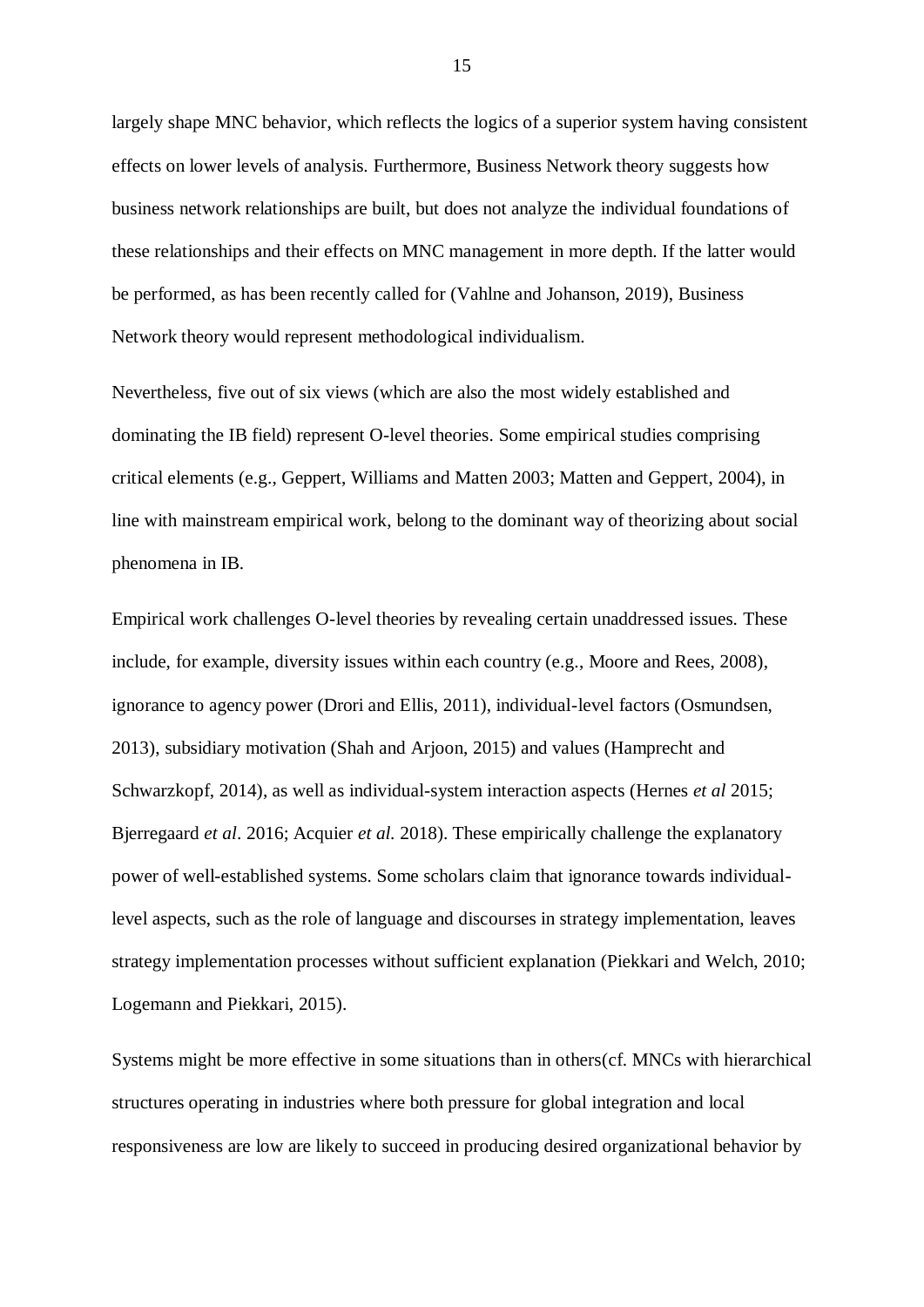observing and monitoring established organizational systems and structures. However, this is unlikely to be the case in MNCs operating in highly complex, dynamic and multidimensional environments with continuous internal changes. Here, a lack of understanding about individual differences and individual behaviors more generally, would render the predictability of MNC outcomes as more challenging.

*I-level theories of Strategy Implementation in MNCs.* In the IB literature, two views could be said to represent the I-level theory type (and, therefore, early versions of methodological individualism (cf. Udehn, 2002)): the Knowing view (Evolutionary theory) (e.g., Søderberg, 2014) due to its focus on social group processes, and the contemporary interpretation of the Politicizing view (e.g., Drori and Ellis, 2011; Lønsmann, 2017) due to its focus on the power of agency. In the general strategic management literature, I-level theories have emerged as a response to the problems faced by O-level theories: if O-level theories are insufficient in explaining how and why people in organizations enact strategy, then scholars should investigate individuals and what individuals in organizations do(e.g., Floyd and Wooldridge, 1992; Buss and Kuyvenhoven, 2011).

Thus, the strategy-as-practice literature, which Evolutionary theory in IB identifies with, provides a deeper understanding of the processes occurring in the realms of top-, middle-, and operational-level managers; sheds light on what managers actually do, their routines, and management techniques; and reveals how external stakeholders, such as customers or consultants, influence strategy making in the organization. These types of empirical studies are not widely utilized within the field of IB.

*A-level theories of Strategy Implementation in MNCs.* Only a limited number of conceptual pieces within the IB literature could be classified as A-level theorization. These are Foss and Pedersen (2004; 2019) (microfoundations of Knowing MNC) and Powell and Colyvas (2008)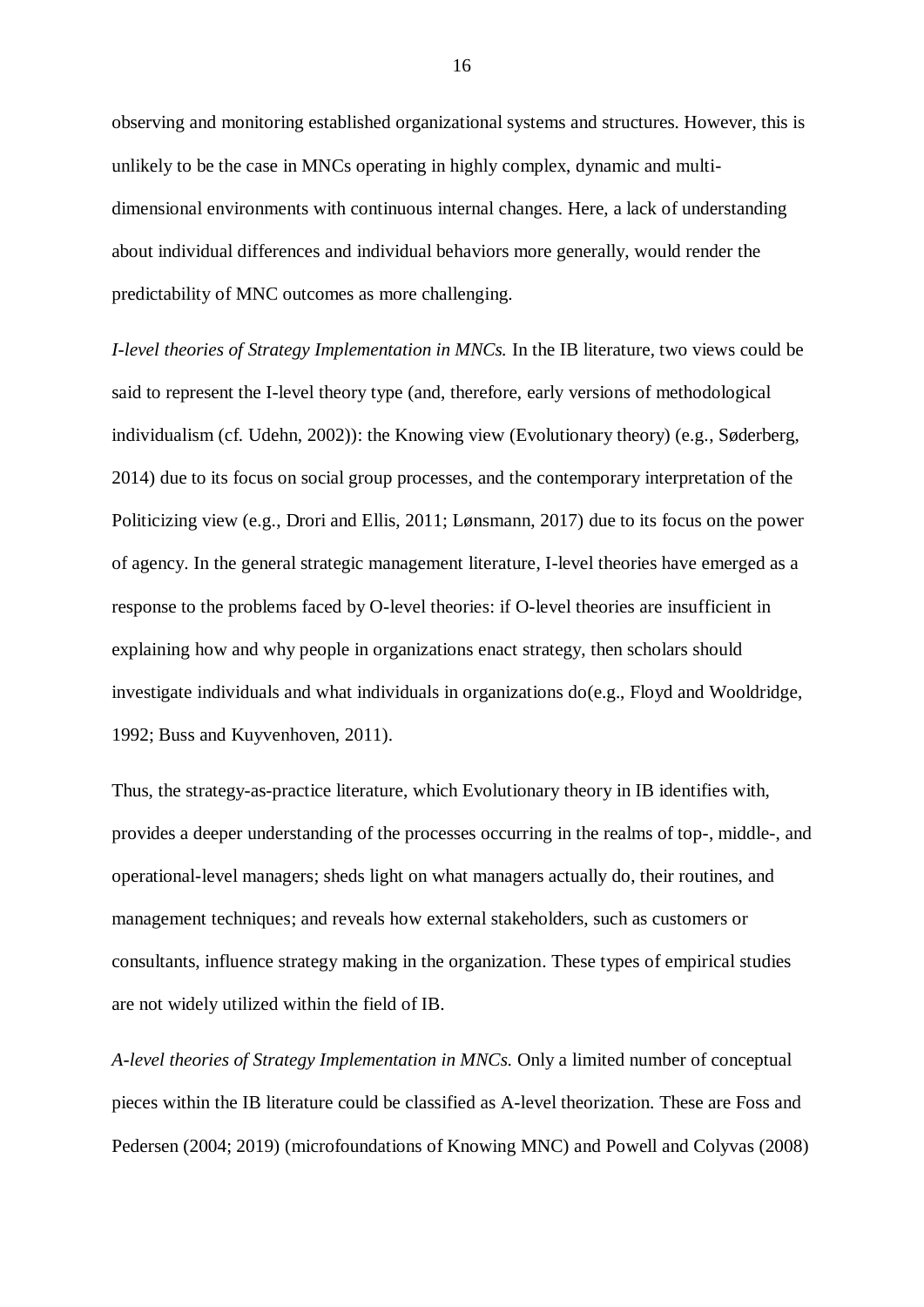(microfoundations of Politicizing MNC). Whilst there are a number of empirical studies that acknowledge or observe the importance of multiple levels of analysis, they mostly refrain from fully integrating multilevel theorizing (see Table II). Nevertheless, we suggest how these empirical studies placed under A-level theorization are likely to offer significant potential for theory development, if more systematic approach in theorizing would be applied.

First, A-level theorization is argued to be capable of incorporating interactions of both rational and perceptual- or power-related factors at multiple levels of analysis. For example, Perrot (2017) demonstrates the process of shifting initially negative management perceptions towards favoring BOP strategies via various interactions between system and individuals. Hernes *et al.* (2015) illustrate how an implementation process faced an unexpected turn due to shared employee perceptions.

Second, it is claimed that A-level theorization is capable of revealing hidden influences and unexpected processes, and is therefore gaining increasing recognition as a way to resolve 'anomalies' (cf. Mathieu and Chen, 2011). The study by Moore and Rees (2008) illustrate that in some situations real problems in strategy implementation were not known by the management of the subsidiary, because their (micro-level) interpretations of strategy implementation were bounded by corporate communication and general interaction with HQ (macro level). This study also provides insights into how employee diversity (micro level) and type of work contract (meso level) affected individual interpretations of strategy, and how this manifested itself in the performance of a subsidiary (macro level).

Empirical studies within A-level theorizing draw upon a diverse range of theoretical frameworks. Moore and Rees (2008) build upon the convergence-divergence debate; Bjerregaard *et al.* (2016) apply the practice approach. Most IB researchers are familiar with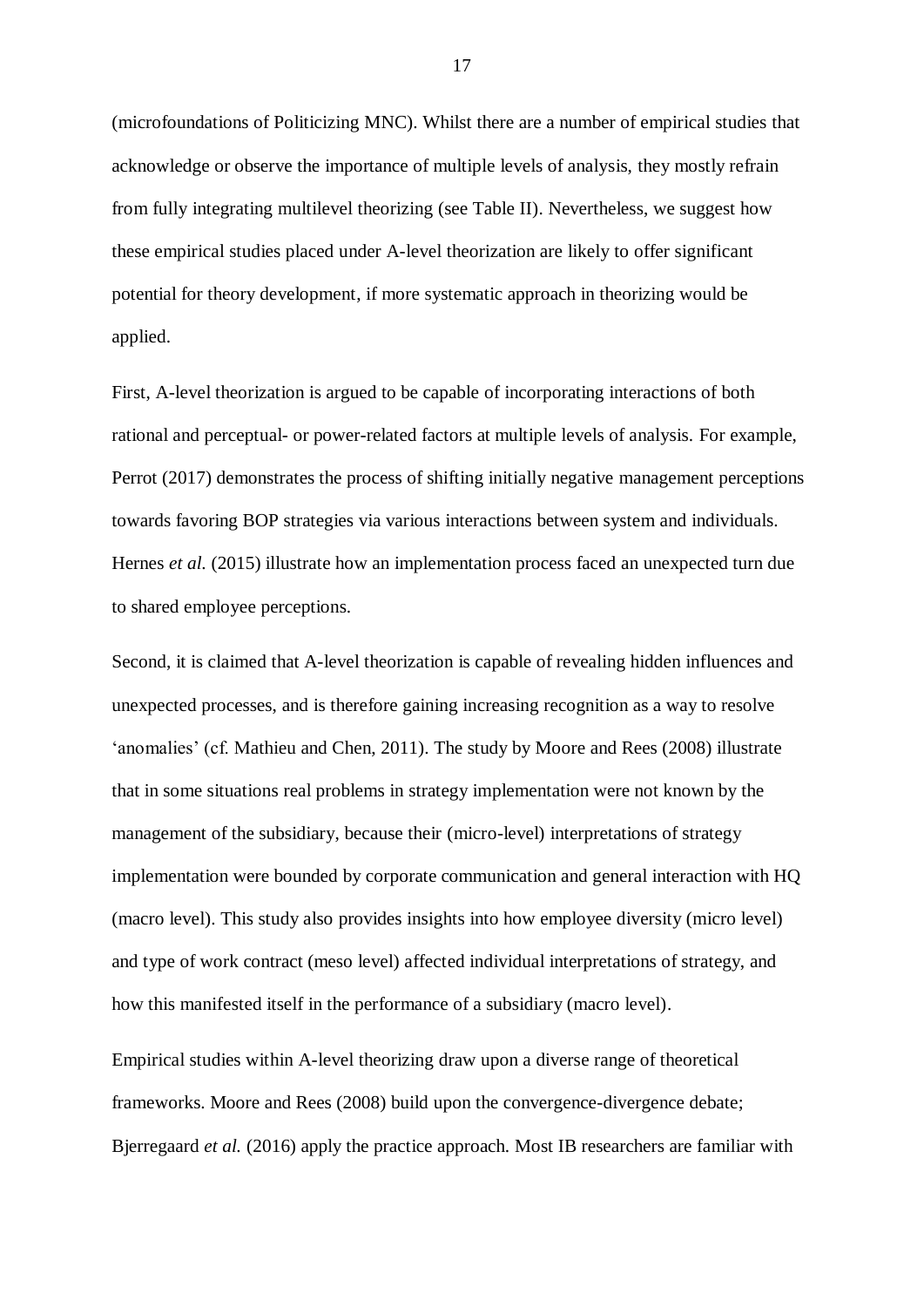these two theoretical positions. Other studies build theorization on the learning perspective (Osmundsen, 2013), issue selling (Hamprecht and Schwarzkopf, 2014), self-determination theory (Shah and Arjoon, 2015), sensemaking (Brumana and Delmestri, 2012; Hernes *et al.*, 2015), and manager's institutional work (Acquier *et al*., 2018) that are probably much less familiar to IB scholars.

None of these empirical studies placed under A-level theory in Table II position themselves as multilevel or grounded in microfoundations. When a clear labeling regarding perspective on theorizing is not provided, this creates at least two significant challenges. First, it is difficult to accumulate knowledge on the topic, because multilevel theorizing has so many shapes and forms. When theoretical frameworks are applied without clarity on which perspective on theorizing was utilized, studies become less comparable. Second, multilevel research requires a cross-disciplinary approach (Molloy *et al.*, 2011; Andersson *et al.*, 2014). However, the diversity of theories used may be considered irrelevant or not suitable for the IB domain, authors and reviewers may face difficulties evaluating the alignment of the theoretical framework with the study's empirical design. To address these challenges in multilevel theorizing, in Step 4 we develop a multilevel research agenda.

#### *3.5. Step 4. Developing a multilevel research agenda on strategy implementation in MNCs*

In order to develop a meaningful research agenda, first an explicit conceptualization of strategy implementation under each perspective on theorizing is provided in Table  $III^{[5]}$ . Based on this, we suggest how to develop knowledge within each perspective on theorizing about strategy implementation in MNCs.

------------------------------INSERT TABLE III ABOUT HERE------------------------------------

Table III summarizes the key features of strategy implementation typical for each perspective on theorizing. This taxonomy is designed to serve as a useful starting point for scholars who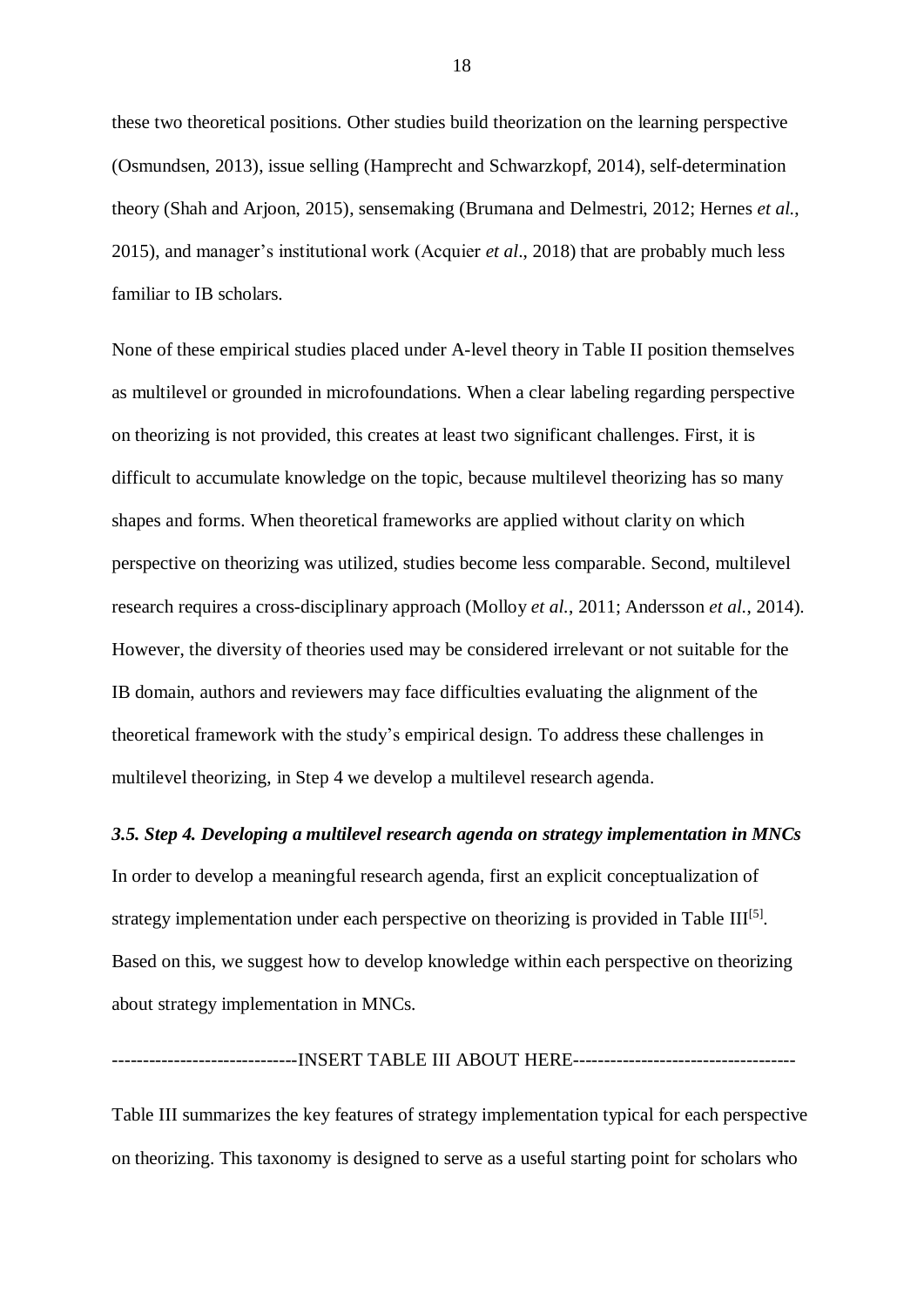are engaging in future research on strategy implementation in MNCs. The taxonomy: a) encourages scholars to consider what type of theorizing about strategy implementation they are planning to pursue; and b) provides a checklist intended to align decisions about research design. Based on this, we suggest ways to conduct empirical and conceptual work on strategy implementation within MNCs according to O-, I-, and A-level theorizing, and suggest what kind of contributions each type of theorization could yield to research and practice.

*O-level theories of Strategy Implementation in MNCs.* Multilevel theorizing suggests that it is erroneous to claim that systems (even if these are institutions) will always be able to explain strategy implementation processes within MNCs. Instead, more research under the O-level theory perspective is needed that is capable of revealing under what conditions intended systems are more effective. These kinds of empirical studies would allow for the extension of dominant theories in IB by: a) establishing a focus on strategy implementation challenges and processes within each view of the MNC, b) revealing what intended systems and under what conditions they might be effective, and c) where single O-level theorization is sufficient and where additional insights, possibly from A-level perspectives on system-individual interactions, are likely to be more sustainable in explaining strategy implementation. Critical studies under the Politicizing view (focus on institutional embeddedness) could go on to specify what kinds of institutions, and under what conditions, influence strategy implementation processes.

*I-level theories of Strategy Implementation in MNCs.* I-level studies are needed in order to provide insights on 'strategizing' at team and individual levels of analysis within MNCs. Such studies would allow for new knowledge creation on how individuals use their power within a geographically-dispersed network of MNC subsidiaries, as well as what kinds of power – and at which organizational levels – internal and external agents are able to utilize during the strategy implementation processes (Politicizing view, focus on agency). Empirical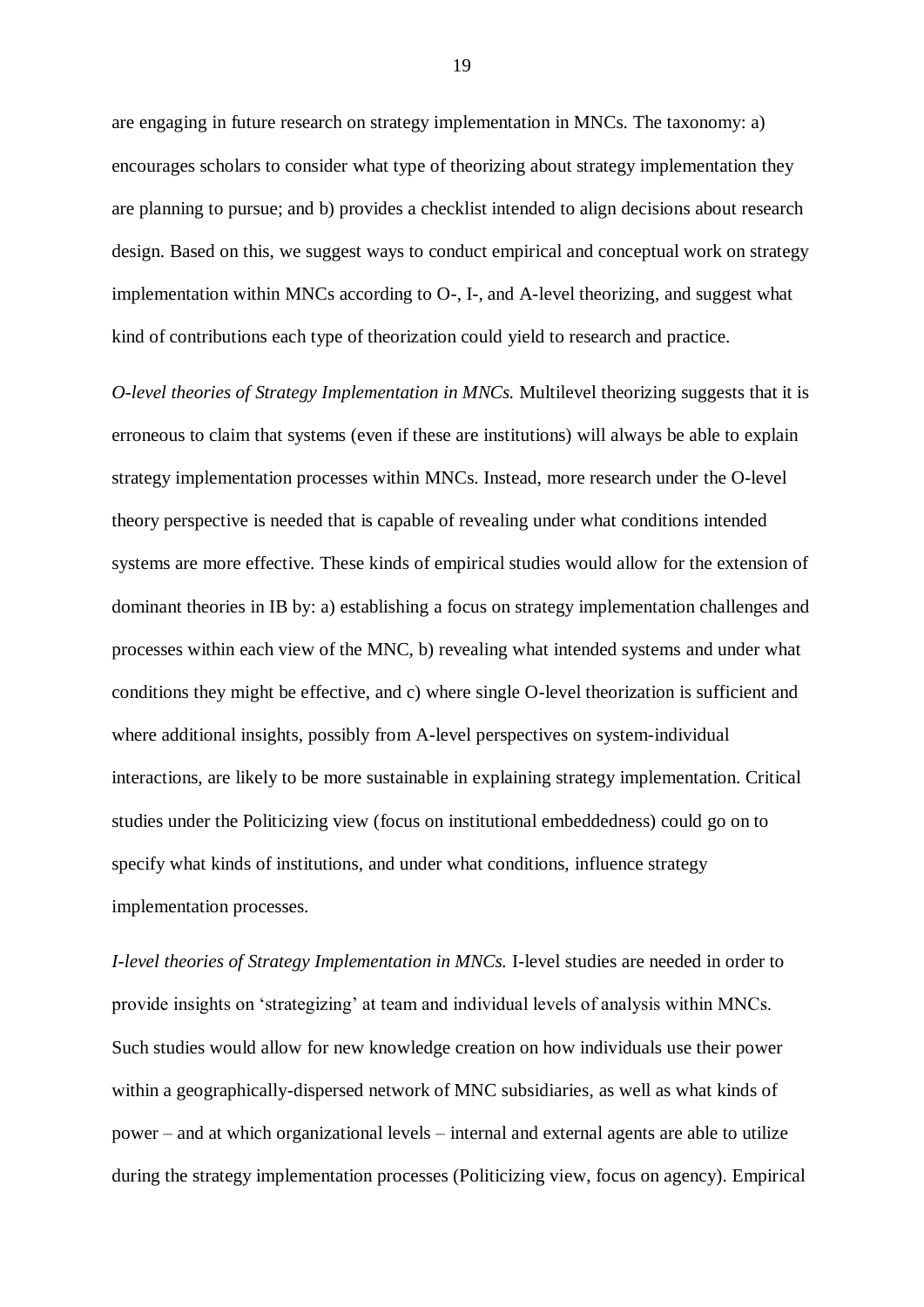studies under I-level theorization would also be able to shed light on many aspects that more general Evolutionary theory does not specify (Knowing view). For example, how 'higherorder organizational principles' grounded in 'social justice' are formed/emerge; what specific practices support or hinder knowledge-based strategy implementation; or how corporateintended routines and practices are actually used in culturally and structurally diverse MNC units. Since I-level theories in the IB field are largely concerned with power, agency, and societal interconnectedness, this perspective on theorization is likely to deliver significant input while incorporating critical perspectives on strategy implementation in MNCs.

*A-level theories of Strategy Implementation in MNCs.* Through the perspective of Coleman's methodological individualism, or interpretation of microfoundations, with the aim of bringing the individual back to management research (Felin *et al.*, 2015), critical scholars have the opportunity to incorporate the themes of voice, justice, power, inequality, and counter managerialist logics to mainstream IB research on strategy implementation and possibly other topics. As such, a research agenda built upon A-level theorizing can serve to bring the two currently divided research streams within IB research domain (Dörrenbächer and Gammelgaard, 2019) a bit closer.

Coleman's focus on conditions of individual actions rather than minds and psychology of individuals alone (Udehn, 2002) encourage new research questions such as: How just MNC strategy implementation processes seem for diverse units, teams, and individuals, and what effects this observed (in)justice at various levels of analysis has on overall MNC performance or strategy implementation process and outcomes? How does the implementation of MNC strategies affect diverse groups of stakeholders outside the MNC, even if overall economic growth within a particular country/region indicates positive outcomes of MNC operations? When answering these and other similar questions, a normative stance is possible because multiple levels are interacting, and therefore, individual behaviors can be altered by structural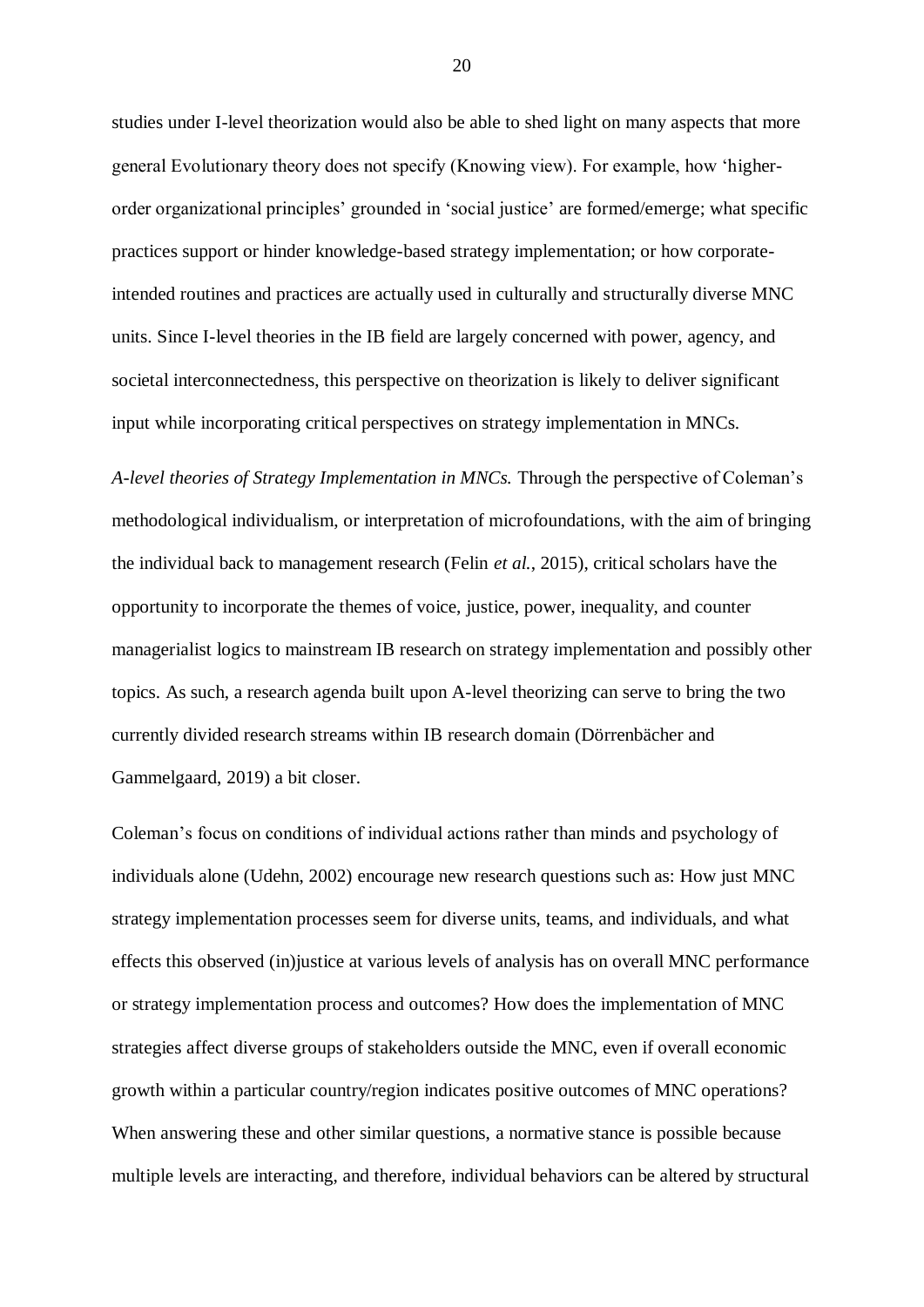initiatives, but also individuals possess the power of responsible change agents and can influence the (unfair) system.

In addition, because system-individual interaction is acknowledged in A-level theorization, policy maker or/and individual/group activist perspectives can be incorporated in critical and mainstream studies while developing applicable research results. A-level theorization encourages investigation into the extent and the ways individuals and teams within (HQs and foreign units) and outside the MNC can alter or recreate corporate-level decisions. For example, how can individuals (utilize ICT and social media to) alter the implementation of certain MNC's (irresponsible or unsustainable) strategies? How do personal relationships between MNC managers and certain stakeholders (e.g., political parties) influence MNC strategy implementation practices and processes? How do individual characteristics of the CEO or management team of the MNC influence strategy implementation processes and practices, as well as their influence on various groups and individuals within the MNC? Investigating such questions is likely to provide valuable insights on both MNC strategy implementation processes as well as post-colonial, voice, and corporate social responsibility debates. They would also help to address changes in the IB environment related to, for example, climate change or digital transformation (Roberts and Dörrenbächer, 2016).

Finally, since the need for research on microfoundations has been strongly advocated in mainstream IB research (e.g., Foss and Pedersen, 2019; Meyer *et al.*, 2020), critical scholars adopting this perspective and openly positioning their studies in this way, will not need to prove first the need for adopting a system-individual perspective, but rather will be able to proceed directly to the reasoning why certain cross-disciplinary theories have been adopted to advance multilevel theorization in the field of IB. Adopting a consistent labelling in reference to certain perspective on theorizing would render studies more comparable and would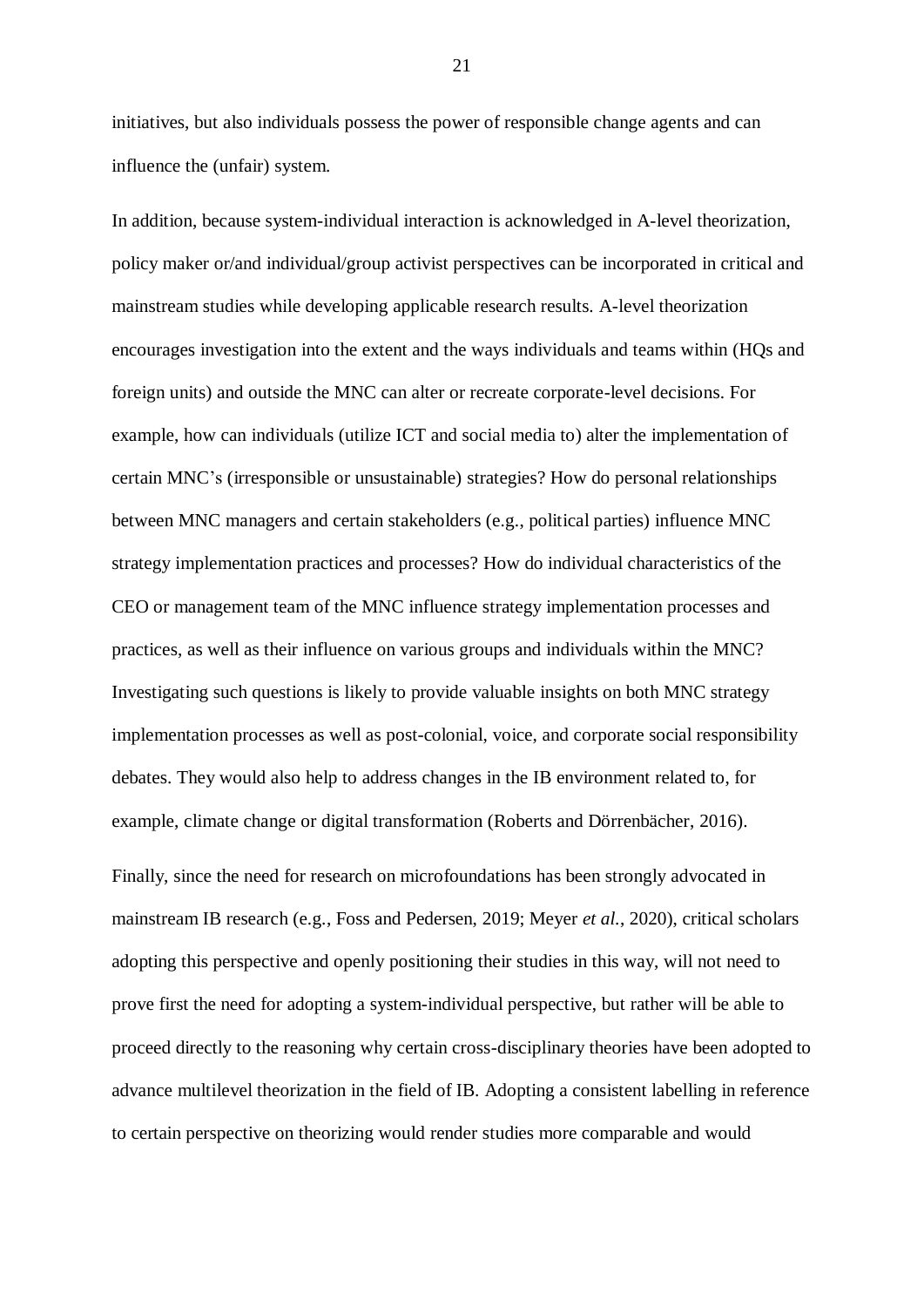therefore benefit the development of an eclectic research stream on strategy implementation (Noble, 1999) in the field of IB.

## **4. Conclusion**

There has been little discussion about how different perspectives on theorizing about social phenomena can be applied to specific research topics. This has contributed to multilevel theorizing being significantly underutilized in the field of IB in comparison to developments in the use of multilevel modeling. This, we believe, is one of the reasons why the IB research domain is accused of running out of a research agenda (Buckley, 2002; Peng, 2004). In this paper, we suggest a four-step framework that guides the necessary meta-analysis of theoretical assumptions on theories and empirical work, which helps to provide suggestions about the promise and potential of multilevel theorizing for a given area of research. We suggest that IB scholars should not only focus on the inclusion of variables from multiple levels of analysis, but more importantly should focus on understanding the underlying theoretical mechanisms that explain how these levels interact. Building on this, we have classified research on strategy implementation in MNCs and provided taxonomy of strategy implementation conceptualization to be utilized in the future research.

We discussed the shortcomings and potential of O-, I-, and A-level theories. For critical scholars, A-level theorization, and Coleman's methodological individualism in particular, can serve as a vehicle to bring the perspectives of undervalued stakeholders into mainstream IB research, showing that critical perspectives are necessary if we wish to improve theorization about the MNC. We have provided several examples of how mainstream research questions on strategy implementation can combine various important issues from critical perspectives. Multilevel theorizing and the four-step framework also invite a re-evaluation of the extent to which critical theories are capable of reflecting nested arrangements within and outside an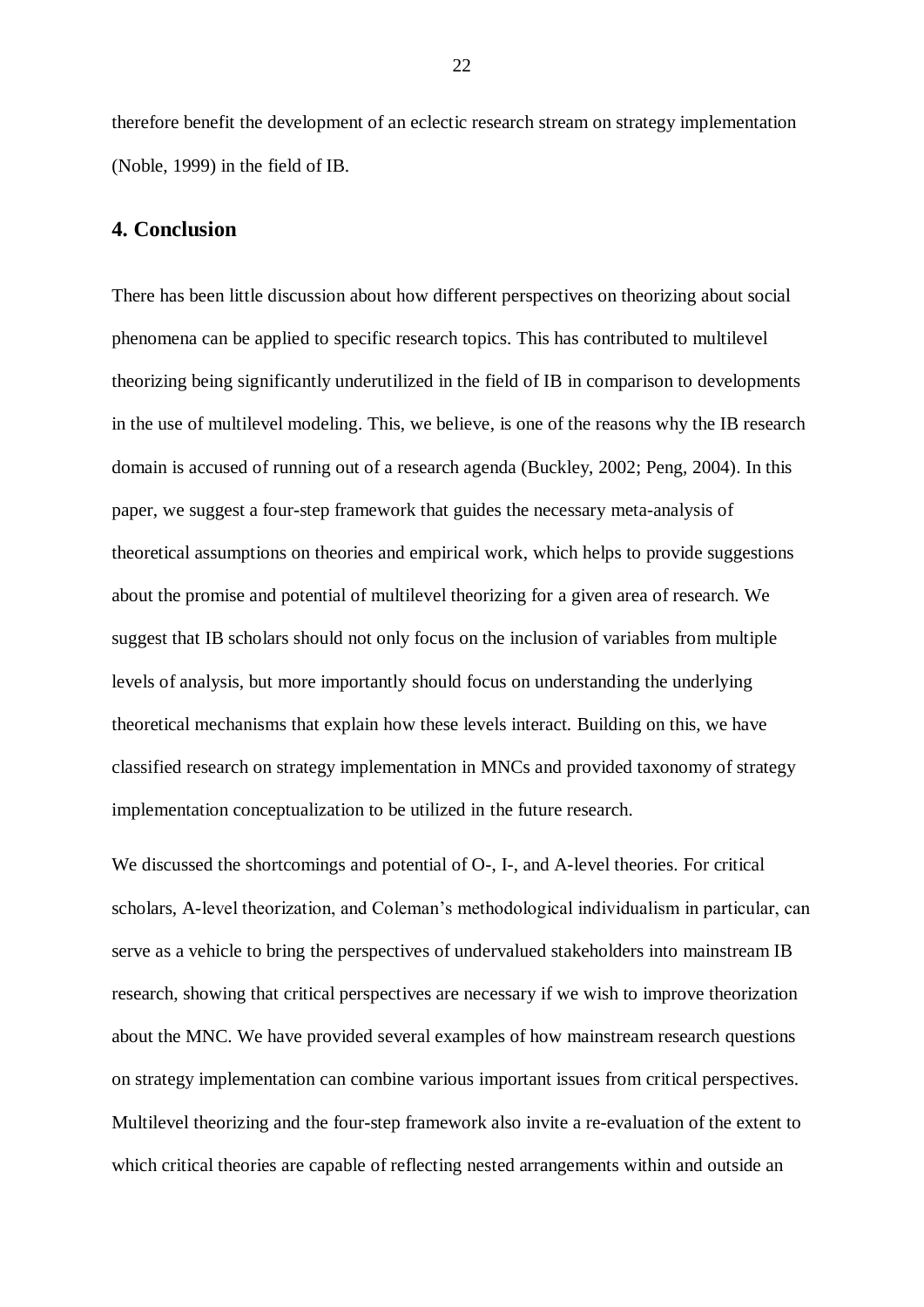MNC, bringing researchers closer to solving real-world problems and questions that arise from a complex and interlinked IB environment. Finally, since multilevel theorizing allows for reconciliation among different types of theorizing, requires multiple perspectives and integration of disciplines, we believe that the critical IB community is well positioned to advance multilevel theory development in the field of IB given the cross-disciplinary nature of critical IB research.

### **References**

Acquier, A., Carbone, V., and Moatti, V. (2018). "Teaching the Sushi Chef": Hybridization Work and CSR Integration in a Japanese Multinational Company. *Journal of Business Ethics*, Vol. *148* No. 3, pp. 625-645.

Agassi, J. (1960). Methodological individualism. *The British Journal of Sociology*, Vol. *11*, No. 3, pp. 244-270.

Andersson, U., Cuervo-Cazurra, A., and Nielsen, B. B. (2014). From the editors: Explaining interaction effects within and across levels of analysis. *Journal of International Business Studies*, Vol. 45, No. 9, pp. 1063–1071.

Andrews, K. R. (1980) *The Concept of Corporate Strategy*, Richard Irwin, Homewood, Illinois.

Barney, J. and Felin, T. (2013) What are microfoundations? *The Academy of Management Perspectives*, Vol. 27, No. 2, pp. 138-155.

Bjerregaard, T., Linneberg, M. S., and Lauring, J. (2016). Practice transfer in MNCs: a process of tension and contestation. *Critical perspectives on international business*, Vol. *12*, No. 2, pp. 102-120.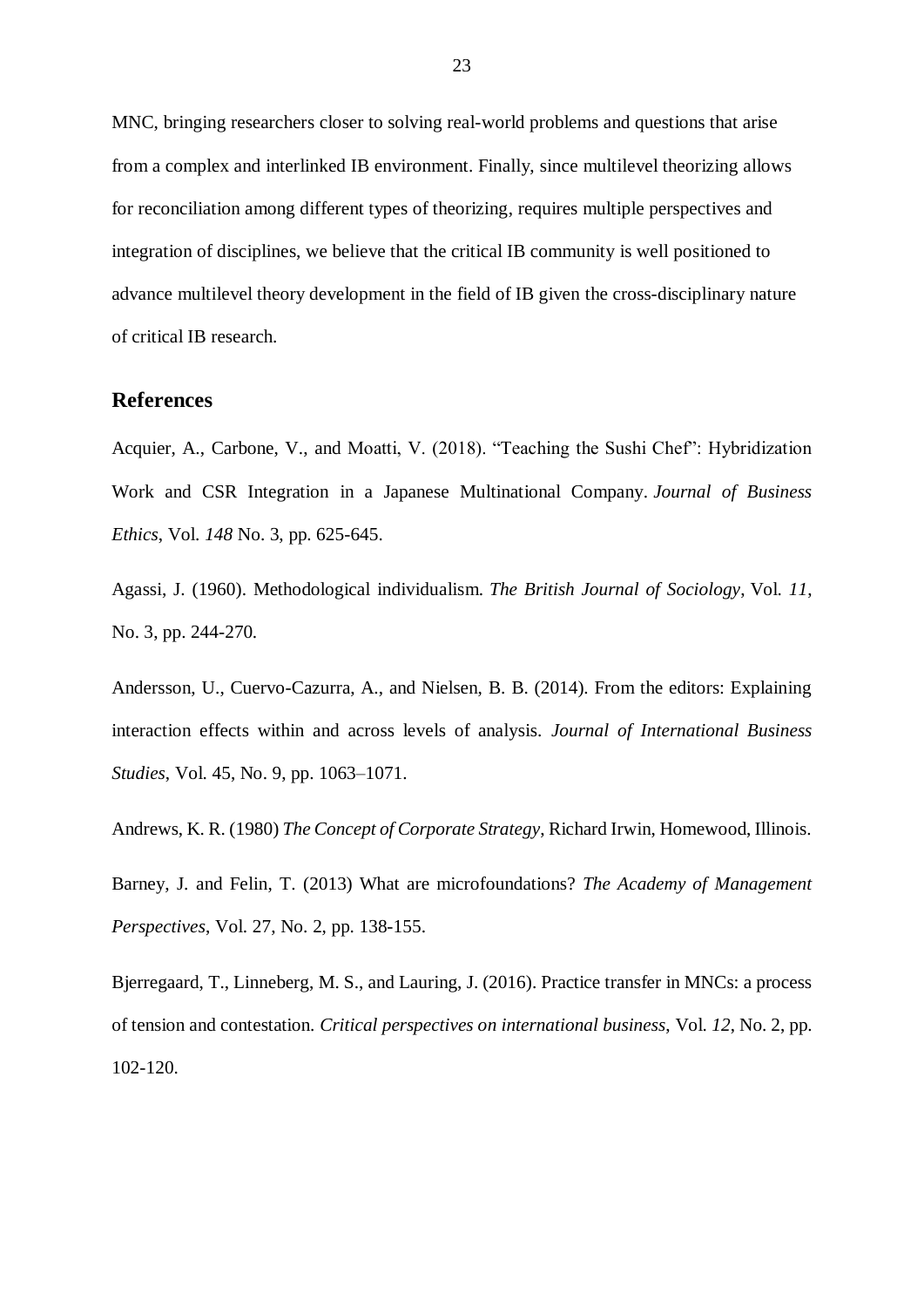Brumana, M. and Delmestri, G. (2012) Divergent glocalization in a multinational enterprise Institutional-bound strategic change in European and US subsidiaries facing the late-2000 recession. *Journal of Strategy and Management*, Vol. 5, No. 2, pp. 124-153.

Buckley, P. J. (2002). Is the international business research agenda running out of steam?. *Journal of international business studies*, Vol. *33*, No. 2, pp. 365-373.

Buss, W.C. and Kuyvenhoven, R. (2011) Perceptions of European middle managers of their role in strategic change. *Global Journal of Business Research*, Vol. 5, No. 5

Cairns, G. M. (2019). Critical engagement in international business: creating meaning for a broad constituency. *Critical perspectives on international business*, Vol. *15*, No. 2/3, pp. 262- 272.

Cheng, J. L., Birkinshaw, J., Lessard, D. R., and Thomas, D. C. (2014). Advancing interdisciplinary research: Insights from the JIBS special issue. *Journal of International Business Studies*, Vol. *45*, No. 6, pp. 643-648.

Chou, T. C., and Liao, J. L. (2017). IT governance balancing global integration and local responsiveness for multinational companies. *Total Quality Management and Business Excellence*, Vol. *28*, No. 1-2, pp. 32-46.

Coleman, J. S. (1990). *Foundations of Social Theory*. Cambridge, MA and London, UK: Belknap Press.

Devinney, T.M. (2013) Is microfoundational thinking critical to management thought and practice? *The Academy of Management Perspectives*, Vol. 27, No. 2, pp. 81-84.

Doh, J. (2017), "Phenomenon-based research in international business: making IB relevant again", *AIB Insights*, Vol. 17 No. 2, pp. 14-16.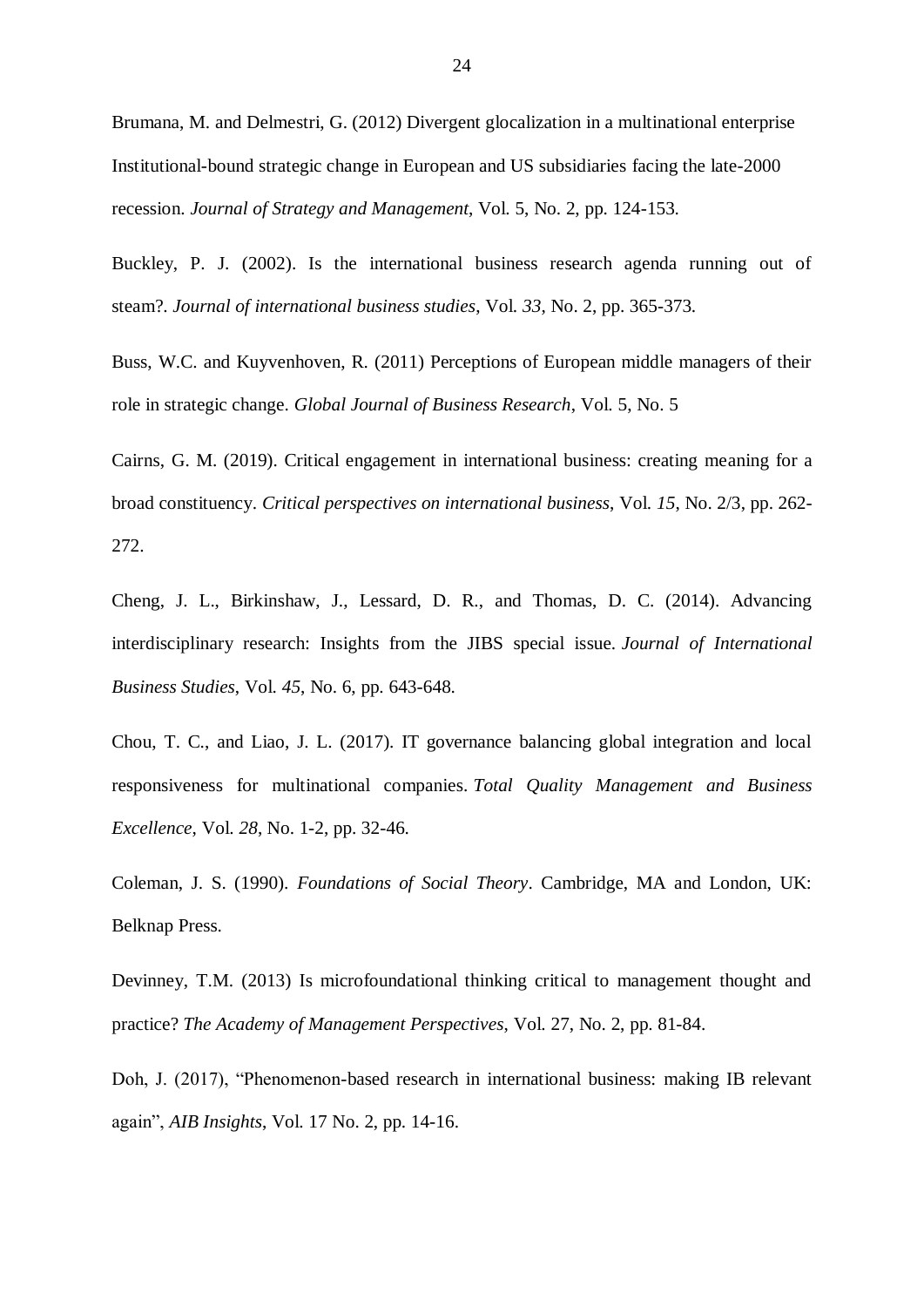Dörrenbächer, C., and Gammelgaard, J. (2019). Critical and mainstream international business research: Making critical IB an integral part of a societally engaged international business discipline. *Critical perspectives on international business*, Vol. *15*, No. 2/3, pp. 239-261.

Dörrenbächer, C., & Michailova, S. (2019). Editorial. *Critical perspectives on international business*, 15(2/3), 110-118. doi: 10.1108/cpoib-05-2019-103

Drori, I. and Ellis, S. (2011) Conflict and Power Games in a Multinational Corporation: Sensegiving as a Strategy of Preservation. *European Management Review, Vol* 8, pp. 1–16.

Durkheim, E. (1962) *The rules of the sociological method.* Glencoe, IL: Free Press.

Elster, J. (1982). Marxism, functionalism and game theory: The case for methodological individualism. *Theory and society*, *11*(4), 453-482.

Felin, T., and Foss, N. J. (2005). Strategic organization: A field in search of microfoundations. *Strategic organization*, Vol. *3*, No. 4, pp. 441.

Felin, T., Foss, N. J., and Ployhart, R. E. (2015). The microfoundations movement in strategy and organization theory. *The Academy of Management Annals*, Vol. *9*, No. 1, pp. 575-632.

Floyd, S. W. and Wooldridge, B. (1992) Managing strategic consensus: the foundation of effective implementation. *Academy of Management Executive*. Vol. 6, No. 4, pp. 27-39.

Forsgren, M. (2017). *Theories of the multinational firm: A multidimensional creature in the global economy*. 3 rd Ed. Edward Elgar Publishing.

Forsgren, M., Holm, U., and Johanson, J. (2005). *Managing the Embedded Multinational*. Vol. 1.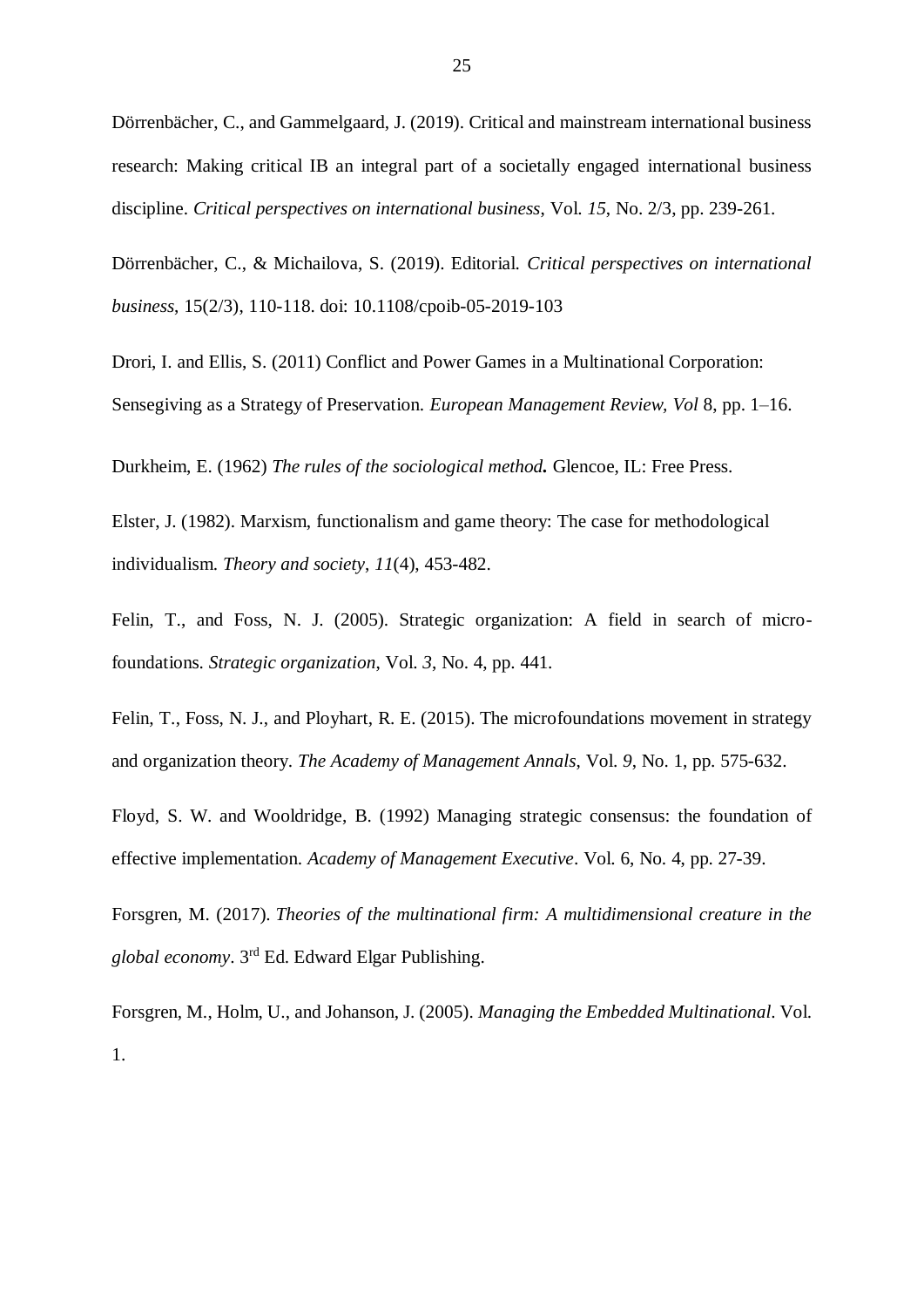Foss, N. J., and Pedersen, T. (2004). Organizing knowledge processes in the multinational corporation: An introduction. *Journal of International Business Studies*, Vol. *35*. No. 5, pp. 340-349.

Foss, N. J., & Pedersen, T. (2019). Microfoundations in international management research: The case of knowledge sharing in multinational corporations. *Journal of International Business Studies*, *50*(9), 1594-1621.

Geppert, M., Williams, K., and Matten, D. (2003) The Social Construction of Contextual Rationalities in MNCs: An Anglo-German Comparison of Subsidiary Choice. *Journal of Management Studies, Vol.* 40. No. 3, pp. 617-641.

Greer, C. R., Lusch, R. F., and Hitt, M. A. (2017). A service perspective for human capital resources: A critical base for strategy implementation. *Academy of Management Perspectives*, Vol. *31*, No. 2, pp. 137-158.

Hamprecht, J., and Schwarzkopf, J. (2014). Subsidiary initiatives in the institutional environment. *Management International Review*, Vol. *54*, No. 5, pp. 757-778.

Hernes, T., Hendrup, E., and Schäffner, B. (2015). Sensing the momentum: A process view of change in a multinational corporation. *Journal of Change Management*, Vol. *15*, No. 2, pp. 117-141.

Hitt, M. A., Beamish, P. W., Jackson, S. E., and Mathieu, J. E. (2007) Building theoretical and empirical bridges across levels: multilevel research in management. *Academy of Management Journal,* Vol. 50, No. 6, pp. 1385-1399.

Hitt, M. A., Jackson, S. E., Carmona, S., Bierman, L., Shalley, C. E., and Wright, M. (2017). *The oxford handbook of strategy implementation*. Oxford University Press.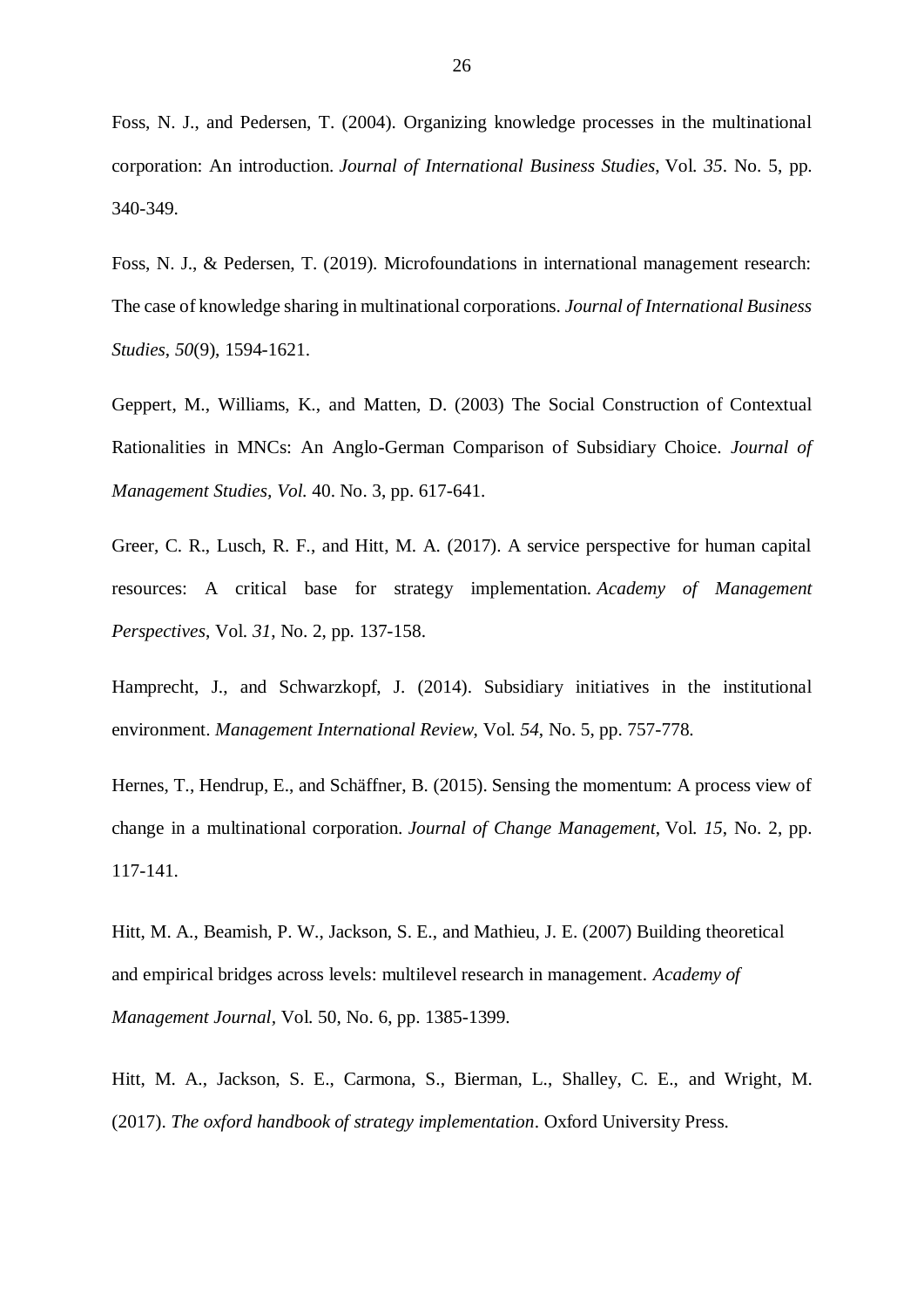Holm, D. B., Eriksson, K., and Johanson, J. (1999). Creating value through mutual commitment to business network relationships. *Strategic management journal*, Vol. *20*, No. 5, pp. 467-486.

Vahlne, J. E., & Johanson, J. (2019). The Uppsala model: Networks and micro-foundations. *Journal of International Business Studies*, 1-7.

Klein, K. J. and Kozlowski, S. W. J. (2000) Multilevel theory, research, and methods in organizations: Foundations, extensions, and new directions. In Klein, K.J. and Kozlowski, S.W.J. (2000) (Ed) *Multilevel theory, research, and methods in organizations: Foundations, extensions, and new directions*, San Francisco, CA, US: Jossey-Bass.

Klein, K. J., Tosi, H., & Cannella Jr, A. A. (1999). Multilevel theory building: Benefits, barriers, and new developments. *Academy of Management review*, *24*(2), 248-253.

Kogut, B., and Zander, U. (2003). A memoir and reflection: knowledge and an evolutionary theory of the multinational firm 10 years later. *Journal of International Business Studies*, Vol. 34, No. 6, pp. 505-515.

Kostova, T., and Roth, K. (2003). Social capital in multinational corporations and a micromacro model of its formation. *Academy of Management Review*, Vol. *28*, No. 2, pp. 297-317.

Logemann, M., and Piekkari, R. (2015). Localize or local lies? The power of language and translation in the multinational corporation. *Critical perspectives on international business*, Vol. *11*, No. 1, pp. 30-53.

Lønsmann, D. (2017). Embrace it or resist it? Employees' reception of corporate language policies. *International Journal of Cross Cultural Management*, Vol. *17*, No. 1, pp. 101-123.

Mathieu, J. E., and Chen, G. (2011). The etiology of the multilevel paradigm in management research. *Journal of Management*, Vol. *37*, No. 2, pp. 610-641.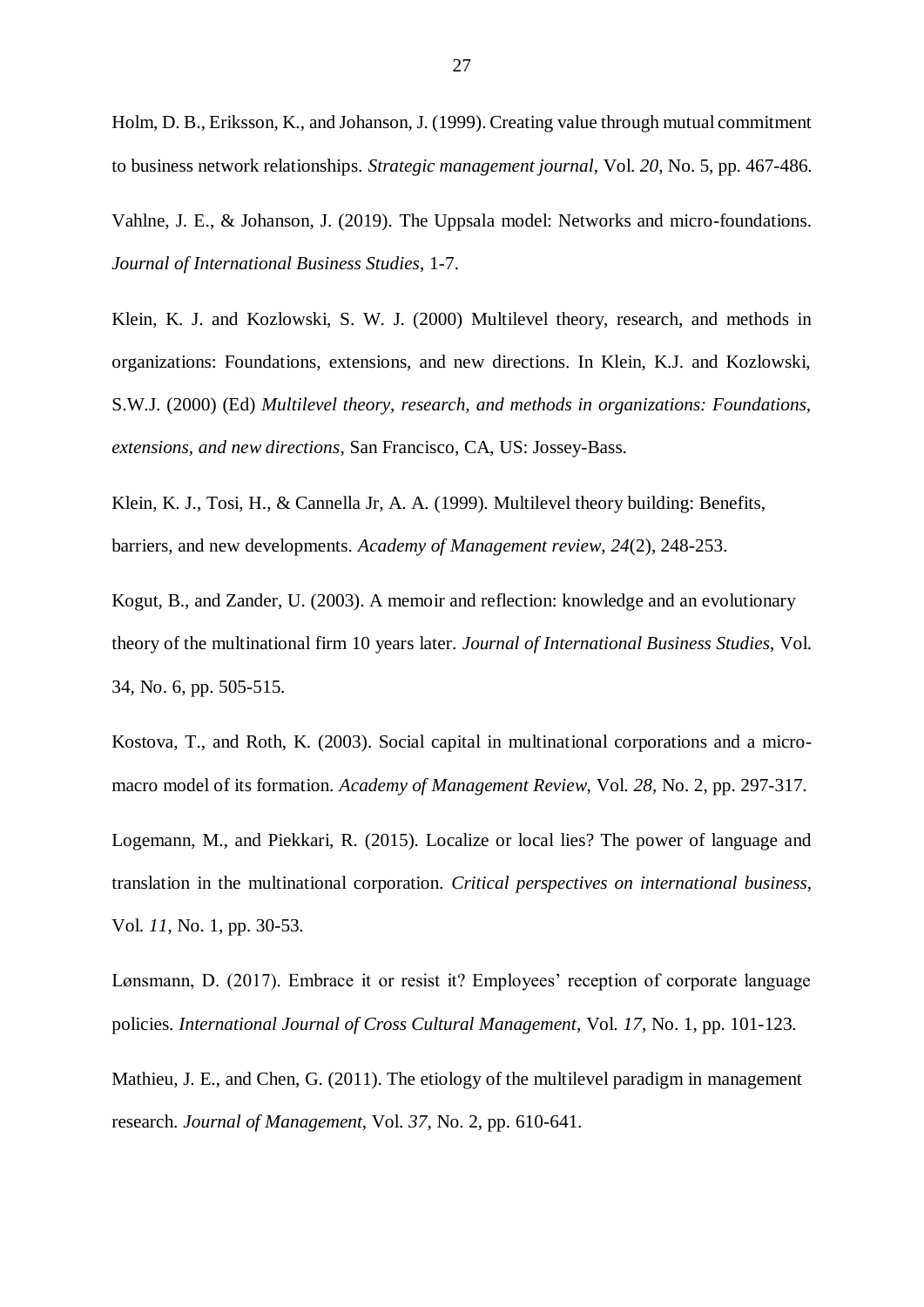Matten, D. and Geppert, M. (2004) Work systems in heavy engineering: the role of national culture and national institutions in multinational corporations. *Journal of International Management*, Vol. 10, pp. 177– 198.

Meyer, K. E., Li, C., & Schotter, A. P. (2020). Managing the MNE subsidiary: Advancing a multi-level and dynamic research agenda. *Journal of International Business Studies*, 1-39.

Minbaeva, D. (2016) Contextualising the individual in international management research: black boxes, comfort zones and future research agenda. *European Journal of International Management*, Vol. 10, No. 1, pp. 95-104.

Molloy, J.C., Ployhart, R.E., and Wright, P.M. (2011) The Myth of "the" Micro-Macro Divide: Bridging System-Level and Disciplinary Divides. *Journal of Management, Vol.* 37, No. 2, pp. 581-609.

Moore, F. and Rees, C. (2008) Culture against cohesion. Global corporate strategy and employee diversity in the UK plant of a German MNC. *Employee Relations*, Vol. 30, No. 2, pp. 176-189.

Noble, C. H. (1999) The eclectic roots of strategy implementation research. *Journal of Business Research*. Vol. 45, pp. 119-134.

Olsen, M. and Boxenbaum, E. (2009) Bottom-of-the-Pyramid: Organizational Barriers to Implementation. *California Management Review*, Vol. 51, No. 4, pp. 100-125.

Osmundsen, T.C. (2013) Going global – a trajectory of individual and organizational development. *International Journal of Organizational Analysis*, Vol. 21, No. 2, pp. 124-136. Peng, M. W. (2004). Identifying the big question in international business research. *Journal of International Business Studies*, Vol. *35*, No. 2, pp. 99-108.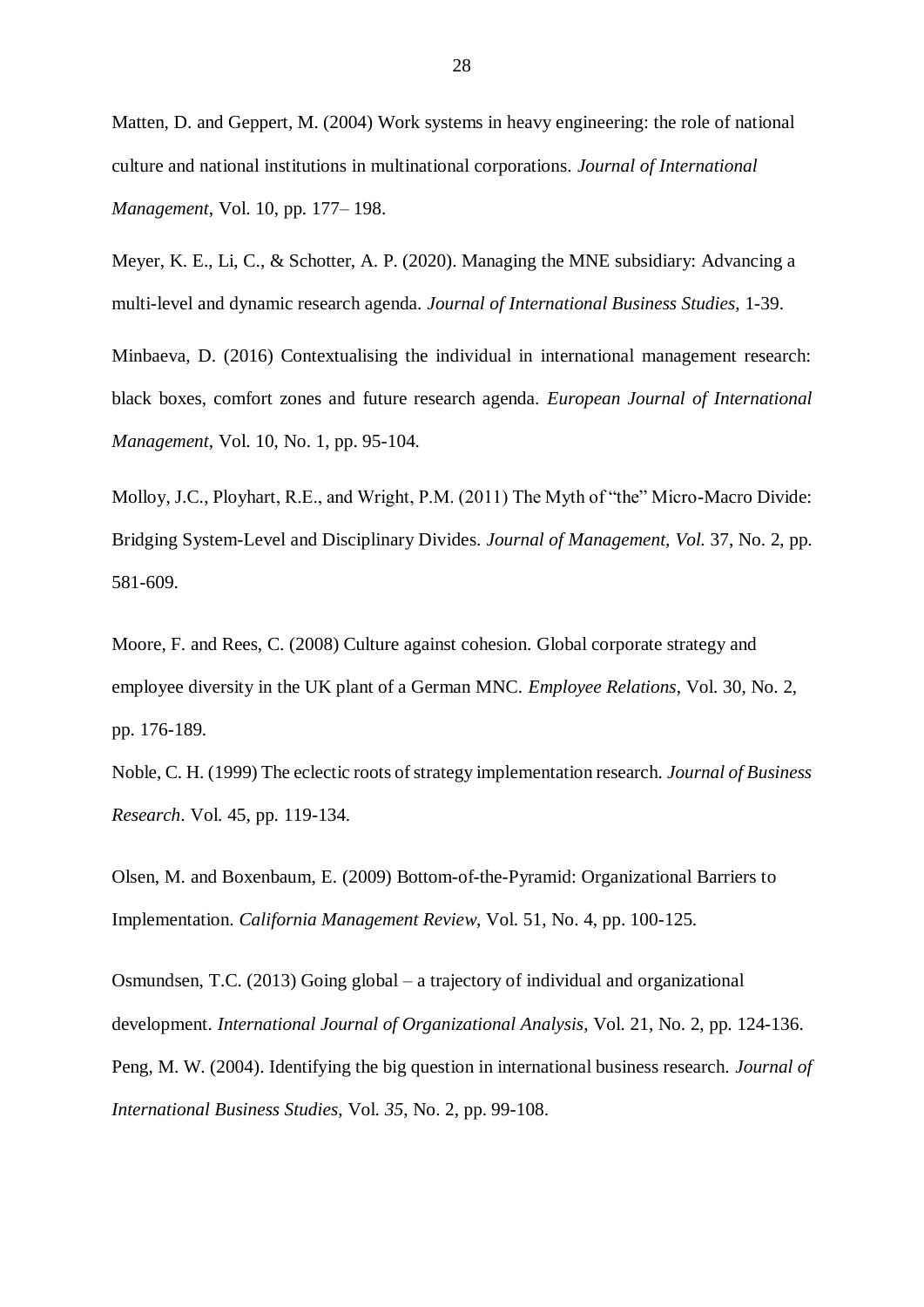Perrot, F. (2017). Multinational Corporations' Strategies at the Base of the Pyramid: An Action Research Inquiry. *Journal of Business Ethics*, Vol. *146*, No. 1, pp. 59-76.

Pettigrew, A.M. Thomas, H. and Whittington, R. (2002) *Handbook of Strategy and Management*. SAGE Publications Ltd, ISBN-13: 978-1412921213.

Piekkari, R. (2009) Book review of Theories of the Multinational Firm: A Multidimensional Creature in the Global Economy, M. Forsgren (2008). *International Business Review*

Vol. 18, No. 5, p. 536-537.

Piekkari, R. and Welch, C. (2010) The human dimension in multinational management: A way forward. *Scandinavian Journal of Management, Vol.* 26, p. 467-476.

Pinkse, J., Kuss, M.J., and Hoffmann, V.H. (2010) On the implementation of a 'global' environmen-tal strategy: The role of absorptive capacity. *International Business Review, Vol.* 19, p. 160-177.

Powell, W. W., and Colyvas, J. A. (2008). Microfoundations of institutional theory. In Greenwood, R., Oliver, Ch., Sahlin, K., and Suddaby, R. (Ed.) *The Sage handbook of organizational institutionalism*, p. 276-298.

Qi, H. (2005). Strategy implementation: the impact of demographic characteristics on the level of support received by middle managers. *MIR: Management International Review*, pp. 45-70.

Roemer, J. E. (1981). *Analytical foundations of Marxian economic theory*. Cambridge University Press.

Roberts, J., and Dörrenbächer, C. (2016). Renewing the call for critical perspectives on international business: towards a second decade of challenging the orthodox. *Critical perspectives on international business*, Vol. *12*, No. 1, pp. 2-21.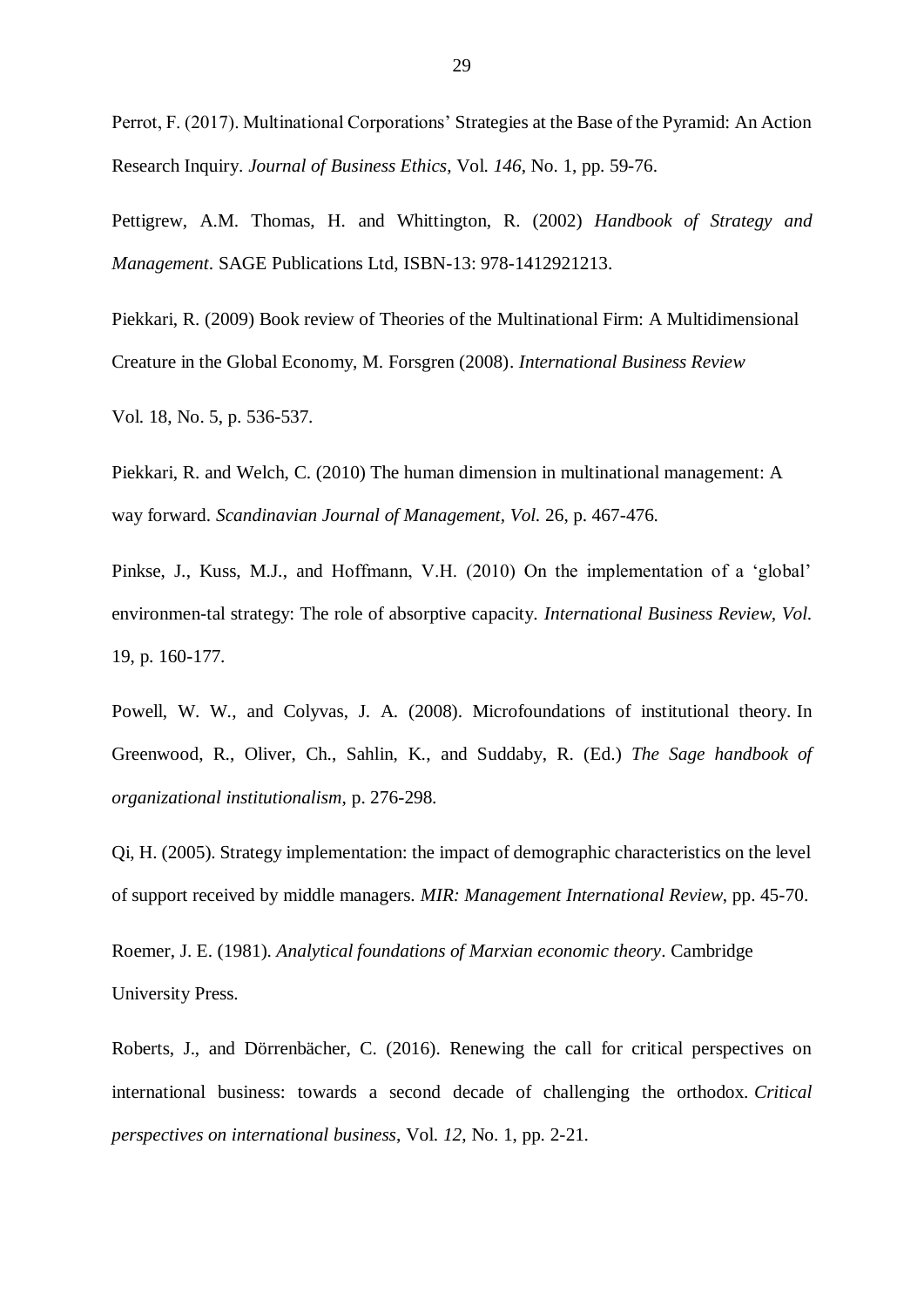Roth, K. and Kostova, T. (2003) The use of multinational corporation as a research context. *Journal of Management*. Vol. 29, No. 6, pp. 883-902.

Rousseau, D. M. (1985). Issues of level in organizational research: Multi-level and crosslevel perspectives. *Research in organizational behavior*, Vol. *7*, No. 1, pp. 1-37.

Rousseau, D. M., and Fried, Y. (2001). Location, location, location: Contextualizing organizational research. *Journal of organizational behavior*, Vol. *22*, No. 1, pp. 1-13.

Shah, K. U., and Arjoon, S. (2015). Through thick and thin? How self‐determination drives the corporate sustainability initiatives of multinational subsidiaries. *Business Strategy and the Environment*, Vol. *24*, No. 6, pp. 565-582.

Søderberg, A. M. (2015). Recontextualising a strategic concept within a globalising company: a case study on Carlsberg's 'Winning Behaviours' strategy. *The International Journal of Human Resource Management*, Vol. *26*, No. 2, pp. 231-257.

Sull, D, Sull, C., Homkes, R. (2015) Why Strategy Execution Unravels and What to Do About It. *Harvard Business Review*

Šilenskytė, A. (2020). *Corporate strategy implementation. How strategic plans become individual strategic actions across organizational levels of the MNC*. Acta Wasaensia 446. Unpublished Doctoral Dissertation. University of Vaasa.

Udehn, L. (2002) The changing face of methodological individualism. *Annual Review of Sociology*, Vol. 28, pp. 479–507.

Värlander, S., Hinds, P., Thomason, B., Pearce, B. M., and Altman, H. (2016). Enacting a Constellation of Logics: How Transferred Practices Are Recontextualized in a Global Organization. *Academy of Management Discoveries*, Vol. *2*, No. 1, pp. 79-107.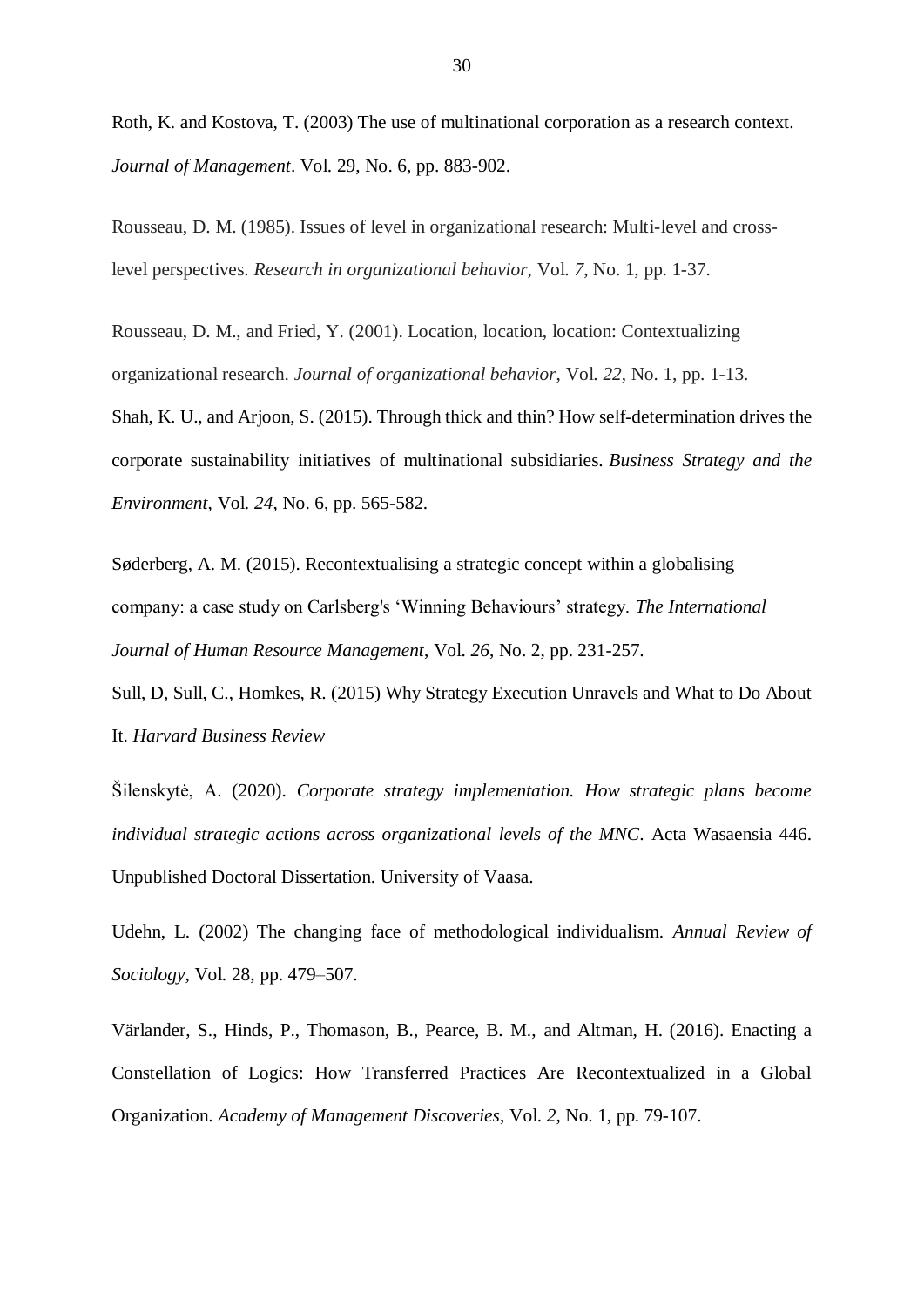Westney, D. E. (2005). Institutional theory and the multinational corporations. *Organization theory and the multinational corporation. 2nd ed. Houndmills: Palgrave*.

White III, G. O., Guldiken, O., Hemphill, T. A., He, W., and Khoobdeh, M. S. (2016). Trends in International Strategic Management Research From 2000 to 2013: text mining and bibliometric analyses. *Management International Review*, Vol. *56*, No. 1



**Figure 1**. Framework for evaluating research from a multilevel theorization perspective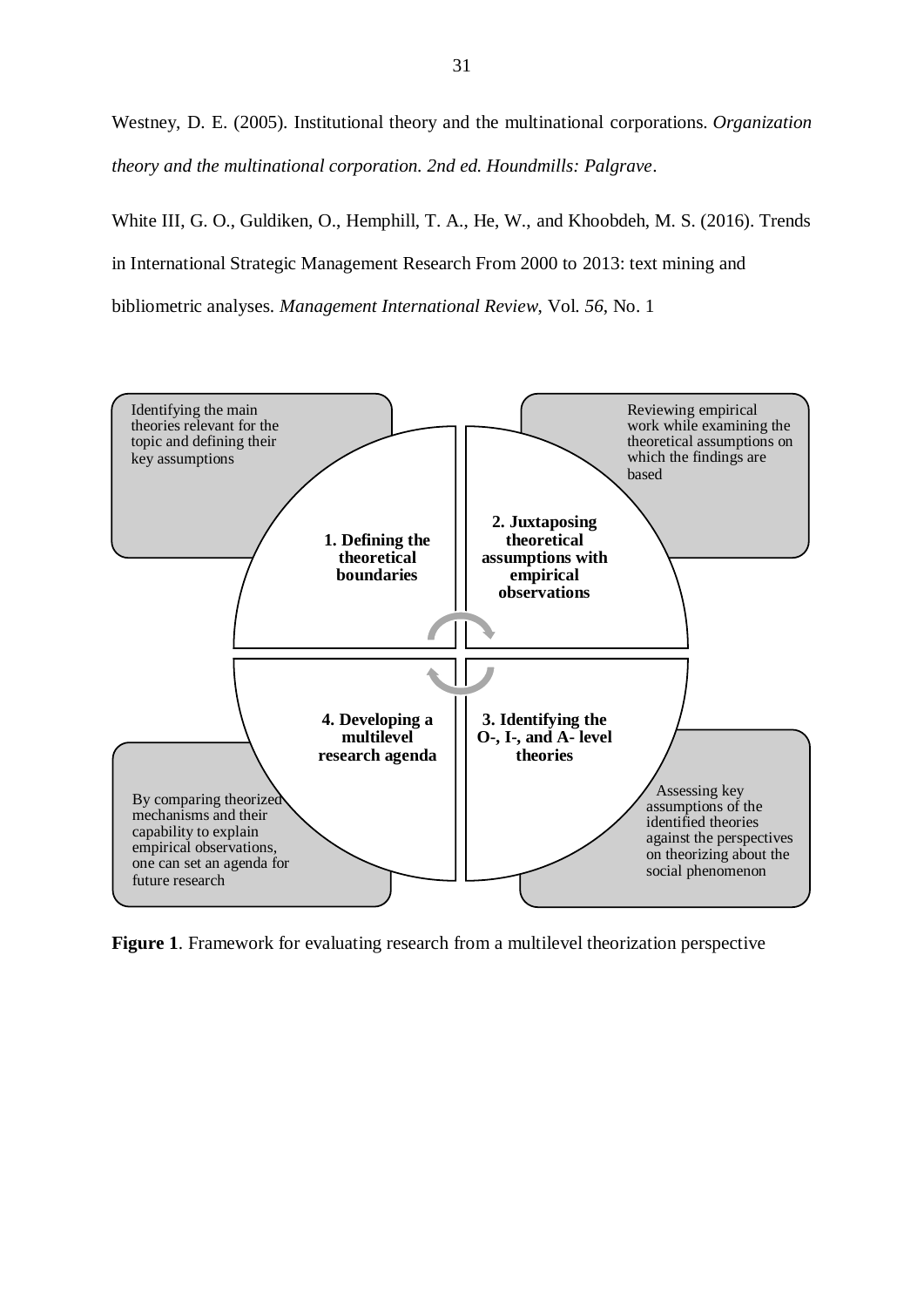| <b>Views of the</b>       | <b>Dominating</b> | Coordinating            | <b>Knowing</b>       | <b>Designing</b>         | <b>Networking</b>       | <b>Politicizing MNC - interpretation:</b> |                     |
|---------------------------|-------------------|-------------------------|----------------------|--------------------------|-------------------------|-------------------------------------------|---------------------|
| MNC:                      | <b>MNC</b>        | <b>MNC</b>              | <b>MNC</b>           | <b>MNC</b>               | <b>MNC</b>              | <b>Traditional</b>                        | <b>Contemporary</b> |
| <b>Theoretical</b>        | Industrial        | <b>Transaction Cost</b> | Organizational       | Contingency theory,      | <b>Business Network</b> | Institutional theory by Powell and        |                     |
| foundations               | Organization      | theory                  | Capability theory    | e.g., Ghoshal and        | theory.                 | DiMaggio (1983)                           |                     |
| (based on                 | theory,           | (Internalization)       | (Evolutionary        | Bartlett (1990);         | e.g., Johanson and      | Focus on insti-                           | Focus on agency,    |
| Forsgren, 2017)           | e.g., Hymer       | theory), e.g.,          | theory), e.g., Kogut | Hedlund (1986);          | Vahlne (1977);          | tutional embedded-                        | e.g. Kostova,       |
|                           | (1972; 1976)      | Buckley and             | and Zander (1992,    | Ghoshal and Nohria       | Forsgren, Holm,         | ness, e.g., Kostova                       | Roth, and Dacin     |
|                           |                   | Casson (1976);          | 1993, 1996)          | (1989, 1997)             | and Johanson            | and Zaheer $(1999)$ ;                     | (2008)              |
|                           |                   | Dunning (1988)          |                      |                          | (2005)                  | Kostova and Roth.                         |                     |
|                           |                   |                         |                      |                          |                         | (2002)                                    |                     |
| Direction of              |                   |                         |                      |                          |                         |                                           |                     |
| theorizing in             | Top-down          | Top-down                | within societal      | Top-down                 | Top-down                | Top-down                                  | within individual   |
| explaining CS and         |                   |                         | level: unclear       |                          |                         |                                           | level: Bottom-up    |
| <i>its implementation</i> |                   |                         |                      |                          |                         |                                           |                     |
| Levels that are           | HQ                | HQ                      | <b>Network</b>       | External                 | <b>Business</b>         | Organizational                            | Org. field defined  |
| considered when           | Regional centers  | Subsidiaries            | Organization         | environment              | <b>Networks</b>         | field (defined as                         | in a broad sense    |
| discussing                | Local branches    |                         | Group                | HQ                       | HQ                      | host and home                             | HQ, Subsidiaries    |
| corporate strategy        | Top management    |                         | Individual           | Subsidiaries             | <b>Subsidiaries</b>     | states                                    | Groups and          |
| implementation            | Middle            |                         |                      |                          |                         | predominantly)                            | individuals, who    |
|                           | management        |                         |                      |                          |                         | HQ                                        | act as powerful     |
|                           | <b>Employees</b>  |                         |                      |                          |                         | Subsidiary                                | agents              |
| The need for              | CS belongs to     | CS belongs to           | CS is social, it     | Depends on MNC           | Depends on the          | Depends on sub-                           | Corporate strategy  |
| corporate strategy        | corporate         | corporate               | connects all         | type: $e.g., in$         | strategy planned,       | sidiary mandate,                          | is socially         |
| implementation            | headquarters and  | headquarters and        | organizational       | <b>Transnational MNC</b> | if subsidiaries         | relationship                              | constructed by      |
| across                    | remains at        | remains at              | levels, its          | CS is relevant to all    | have similar            | between HQ and                            | agents bargaining   |
| organizational            | corporate level   | corporate level         | implementation       | levels due to high       | interests to HQ.        | subsidiary, and                           | across all          |
| levels                    |                   |                         | emerges from social  | interdependence; in      | then CS is also         | tensions arising                          | organizational      |
|                           |                   |                         | interaction          | Multi-Domestic $-$ to    | their concern           | from institutional                        | levels              |
|                           |                   |                         |                      | HQ                       |                         | duality                                   |                     |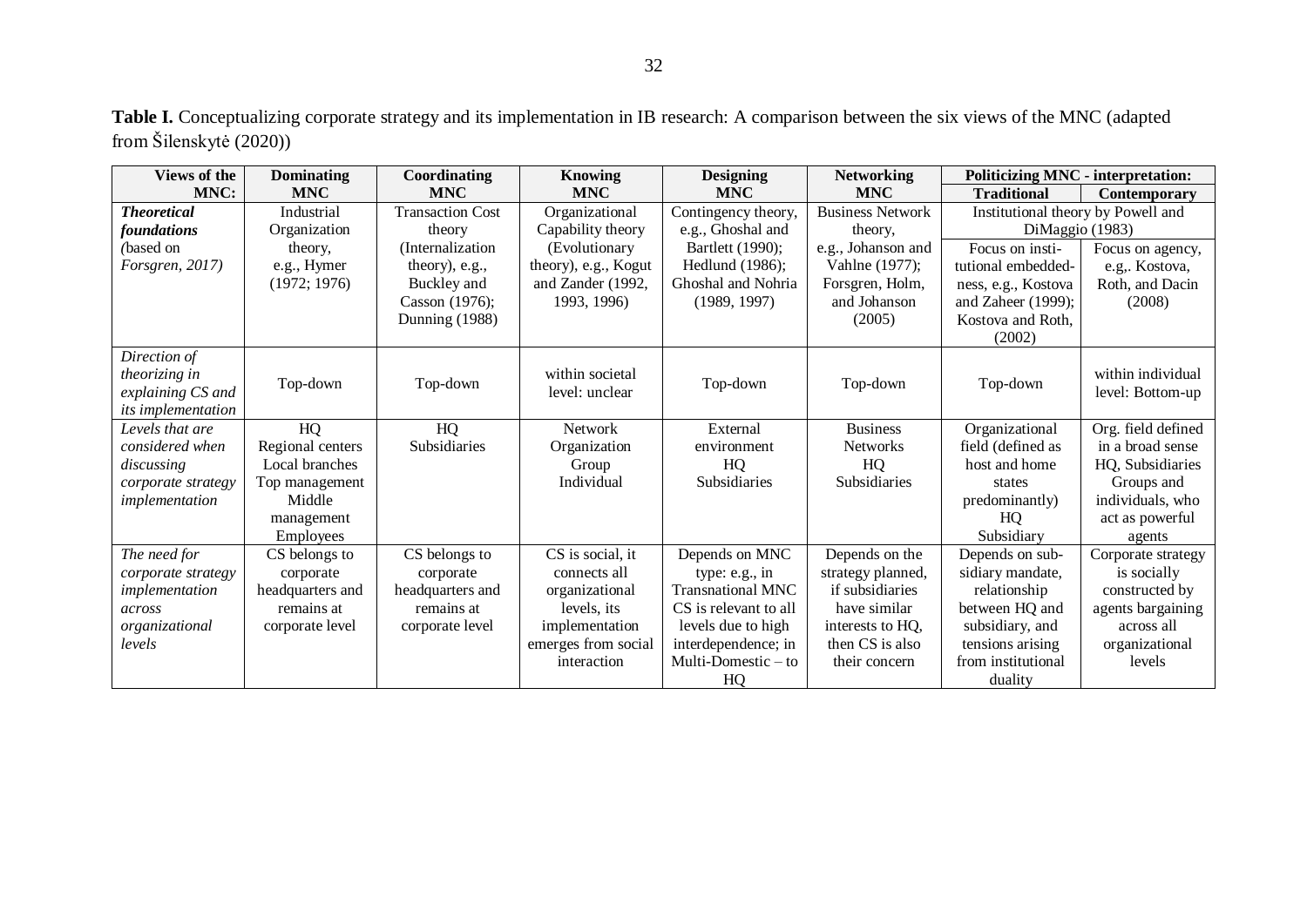|  |  |  | Table I (cont.) |  |
|--|--|--|-----------------|--|
|--|--|--|-----------------|--|

|                                                         | <b>Dominating</b><br><b>MNC</b>                                                          | Coordinating<br><b>MNC</b>                                                            | <b>Knowing</b><br><b>MNC</b>                                                                        | <b>Designing</b><br><b>MNC</b>                                                                                         | <b>Networking</b><br><b>MNC</b>                                                                                | <b>Politicizing MNC</b>                                                      |                                                                                                                                              |
|---------------------------------------------------------|------------------------------------------------------------------------------------------|---------------------------------------------------------------------------------------|-----------------------------------------------------------------------------------------------------|------------------------------------------------------------------------------------------------------------------------|----------------------------------------------------------------------------------------------------------------|------------------------------------------------------------------------------|----------------------------------------------------------------------------------------------------------------------------------------------|
| The nature of<br>corporate strategy<br>'implementation' | Implementation is<br>direct (what is<br>planned is<br>achieved<br>throughout the<br>MNC) | Implementation is<br>direct (what is<br>planned is achieved<br>throughout the<br>MNC) | Implementation is a<br>social process<br>expressed by<br>continuous learning<br>and shared routines | Implementation is<br>direct (what is<br>planned is entirely<br>achieved in whole<br>MNC), although it<br>may take time | Implementation is<br>difficult to achieve<br>due to continuous<br>bargaining<br>between HQ and<br>subsidiaries | Implementation is<br>challenging, but<br>achievable at least<br>ceremonially | Implementation is<br>a social process<br>constructed by the<br>actions of agents;<br>its ease depends<br>on power and<br>interests of agents |
| Mechanisms of                                           | Imposing                                                                                 | 'Fine-slicing'                                                                        | Natural means/no                                                                                    | Control is executed                                                                                                    | Learning by                                                                                                    | Evaluating                                                                   | Bargaining and                                                                                                                               |
| control and                                             | hierarchical                                                                             | operations across                                                                     | control: group that                                                                                 | by establishing                                                                                                        | doing: continuous                                                                                              | institutional                                                                | continuous                                                                                                                                   |
| coordination in                                         | structure where                                                                          | different units and                                                                   | identifies with                                                                                     | relevant structures                                                                                                    | process of                                                                                                     | pressures and                                                                | negotiations                                                                                                                                 |
| CSI across<br>organizational                            | labor is united by<br>functions, but                                                     | controlling their<br>behavior or output,                                              | MNC is guided by<br>its 'higher-order                                                               | and supporting<br>coordination tools,                                                                                  | adaptation and<br>managing                                                                                     | transferring<br>practices to the                                             | between the<br>agents (if planned                                                                                                            |
| levels                                                  | divided by power                                                                         | rewarding for                                                                         | principles' based on                                                                                | which fit external                                                                                                     | different interests.                                                                                           | best possible                                                                | goals can be                                                                                                                                 |
|                                                         |                                                                                          | desired behavior or                                                                   | perceptions of                                                                                      | environment and                                                                                                        | Control is                                                                                                     | extent. Control is                                                           | achieved in                                                                                                                                  |
|                                                         |                                                                                          | set output                                                                            | justice; will                                                                                       | MNC strategy                                                                                                           | intended, but                                                                                                  | intended, but                                                                | general). Control                                                                                                                            |
|                                                         |                                                                                          |                                                                                       | naturally achieve                                                                                   |                                                                                                                        | mostly ignored                                                                                                 | challenged by<br>institutions of local                                       | is intended, but                                                                                                                             |
|                                                         |                                                                                          |                                                                                       | strategic goals                                                                                     |                                                                                                                        |                                                                                                                | units                                                                        | negotiated                                                                                                                                   |
| Aligning the                                            | Strong hierarchy                                                                         | Occurs via direct                                                                     | 'Naturally' aligned                                                                                 | Occurs via shared                                                                                                      | Workforce aligns                                                                                               | Workforce is                                                                 | Everyone acts                                                                                                                                |
| workforce, that                                         | 'locks' workforce                                                                        | top-down control                                                                      | through shared                                                                                      | values accepted by                                                                                                     | with network                                                                                                   | aligned with                                                                 | according to their                                                                                                                           |
| resides at                                              | at different                                                                             | by defining and                                                                       | identity and self-                                                                                  | everyone                                                                                                               | preferences (but                                                                                               | institutional                                                                | own individual                                                                                                                               |
| different<br>organizational                             | organizational<br>levels leaving no                                                      | rewarding<br>behaviors; where                                                         | initiated behaviors<br>according to                                                                 |                                                                                                                        | not always to CS)<br>via established                                                                           | environment more<br>than with CS                                             | interests:<br>alignment is                                                                                                                   |
| levels, to act                                          | options for                                                                              | HQ cannot make                                                                        | accepted behavioral                                                                                 |                                                                                                                        | relationships                                                                                                  |                                                                              | questionable                                                                                                                                 |
| according to CS                                         | different behavior                                                                       | clear control                                                                         | principles                                                                                          |                                                                                                                        |                                                                                                                |                                                                              |                                                                                                                                              |
|                                                         | than the one                                                                             | system, units are                                                                     |                                                                                                     |                                                                                                                        |                                                                                                                |                                                                              |                                                                                                                                              |
|                                                         | which was                                                                                | left to align                                                                         |                                                                                                     |                                                                                                                        |                                                                                                                |                                                                              |                                                                                                                                              |
|                                                         | intended                                                                                 | workforce by<br>themselves                                                            |                                                                                                     |                                                                                                                        |                                                                                                                |                                                                              |                                                                                                                                              |
|                                                         |                                                                                          |                                                                                       |                                                                                                     |                                                                                                                        |                                                                                                                |                                                                              |                                                                                                                                              |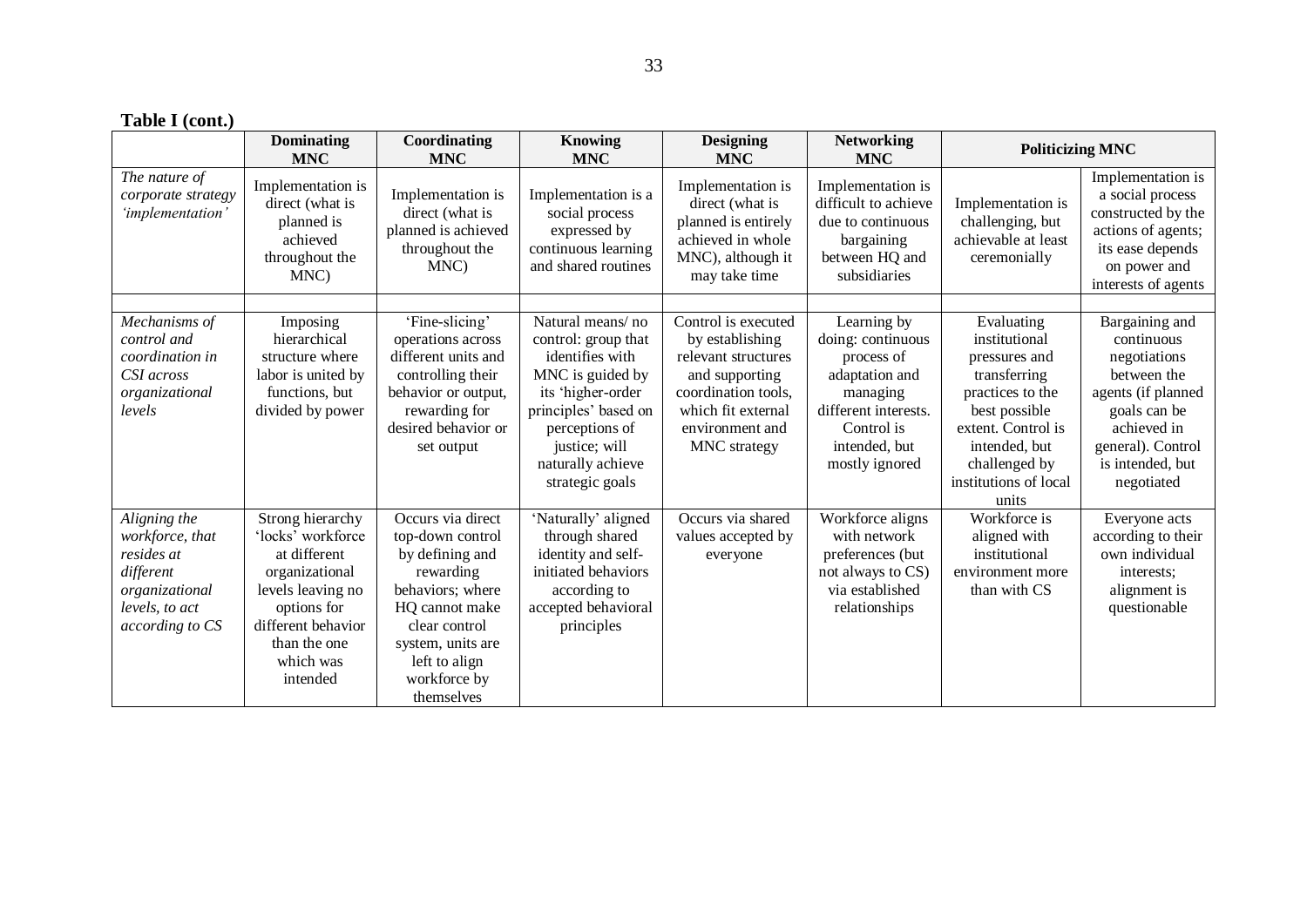**Table II.** Strategy Implementation Research in IB: A Multilevel Review (adapted from Šilenskytė (2020))

|                                          | <b>O-level theories</b>                                                                                                                                                                                                                                                                                                                                                                                                                                                                                                                                               | <b>I-level theories</b>                                                                                                                                                                                                       | <b>A-level theories</b>                                                                                                                                                                                                                                                                                                                                                                                |
|------------------------------------------|-----------------------------------------------------------------------------------------------------------------------------------------------------------------------------------------------------------------------------------------------------------------------------------------------------------------------------------------------------------------------------------------------------------------------------------------------------------------------------------------------------------------------------------------------------------------------|-------------------------------------------------------------------------------------------------------------------------------------------------------------------------------------------------------------------------------|--------------------------------------------------------------------------------------------------------------------------------------------------------------------------------------------------------------------------------------------------------------------------------------------------------------------------------------------------------------------------------------------------------|
| <b>Level of</b><br>analysis              | Macro (organizational) level<br>(Macc > macro)                                                                                                                                                                                                                                                                                                                                                                                                                                                                                                                        | Micro (individuals and groups) level<br>(Micro-> micro)                                                                                                                                                                       | <i>Interaction</i> between organizational and<br>individual levels (Macro-> Micro -> Macro)                                                                                                                                                                                                                                                                                                            |
| IB views of<br>the MNC<br>(from Table I) | Dominating MNC; Coordinating MNC; Designing<br>MNC; Politicizing MNC (focus on institutional<br>embeddedness); Networking MNC                                                                                                                                                                                                                                                                                                                                                                                                                                         | Knowing MNC (Evolutionary theory);<br>Politicizing MNC (focus on agency)                                                                                                                                                      | Knowing MNC (Foss & Pedersen, 2004; 2019);<br>Politicizing MNC (Powell & Colyvas, 2008)                                                                                                                                                                                                                                                                                                                |
| Empirical<br>research in IB<br>on SI     | Designing MNC (9): Doz & Prahalad (1981), Roth,<br>Schweiger, & Morrison (1991), McKinlay &<br>Starkey (1992), Kim & Mauborgne (1993), Pinkse,<br>Kuss, & Hoffmann (2010), Kleinbaum & Stuart<br>$(2014)$ , Bondy & Starkey $(2014)$ , Espinosa,<br>Reficco, Martínez, & Guzmán (2015), Choua &<br>Liao (2017);<br>Politicizing MNC (institutional embeddedness) (4):<br>Poynter (1986), Geppert, Williams, & Matten<br>(2003), Matten & Geppert (2004), Friel (2005);<br>Networking MNC (1): Santangelo & Klaus (2011);<br>Dominating MNC (0); Coordinating MNC (0). | Politicizing MNC (agency) (2): Drori $\&$<br>Ellis (2011), Maclean, Harvey, Sillince, &<br>Golant (2018)<br>Not belonging to any views (2): Judge $\&$<br>Stahl (1995), Lønsmann (2017);<br>Knowing MNC (1): Søderberg (2014) | Not belonging to any MNC view $(6)$ : Webb &<br>Dawson (1991), Moore & Rees (2008), Olsen &<br>Boxenbaum (2009), Shah & Arjoon (2015),<br>Hernes, Hendrup, & Schäffner (2015), Perrot<br>(2017);<br>Politicizing MNC (5): Brumana & Delmestri<br>$(2012)$ , Osmundsen $(2013)$ , Hamprecht &<br>Schwarzkopf (2014), Bjerregaard, Linneberg, &<br>Lauring (2016), Acquier, Carbone, & Moatti<br>(2018). |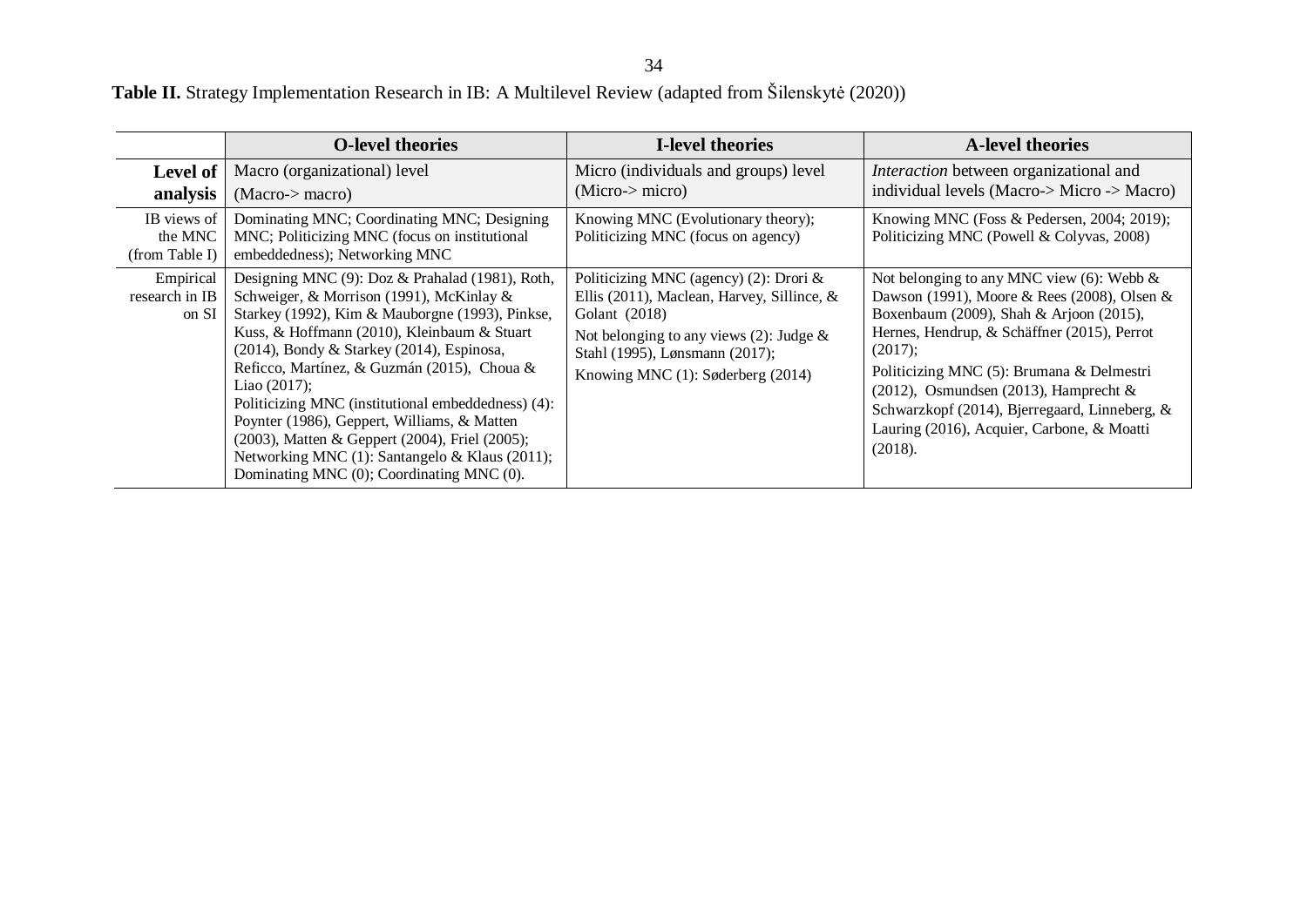**Table III.** Taxonomy of strategy implementation in MNCs within each perspective on theorizing

|                                                                                  | O-level theories                                                                                                                                                                                                                                               | I-level theories                                                                                                                                                                           | A-level theories                                                                                                                                                                                            |
|----------------------------------------------------------------------------------|----------------------------------------------------------------------------------------------------------------------------------------------------------------------------------------------------------------------------------------------------------------|--------------------------------------------------------------------------------------------------------------------------------------------------------------------------------------------|-------------------------------------------------------------------------------------------------------------------------------------------------------------------------------------------------------------|
| Towards<br>representative<br>conceptualizations<br>of strategy<br>implementation | "Implementation is a series of interventions<br>concerning organizational structures, key<br>personnel actions, and control systems designed<br>to control performance with respect to desired<br>ends" (Hrebiniak and Joyce, 1984 in Noble,<br>1999, p. 120). | Strategy implementation is a mutually<br>constructed process shaped by managerial<br>behaviors and manager interaction with<br>organizational members (adapted from<br>Jarzabkowski, 2008) | Strategy implementation is "the communication,<br>interpretation, adoption, and enactment of<br>strategic plans" (Noble, 1999, p. 120).                                                                     |
| Phases of strategy<br>implementation                                             | Planned implementation that follows after<br>strategy creation                                                                                                                                                                                                 | Strategy formation and implementation are<br>entwined, i.e., emerging strategy                                                                                                             | Strategy is planned in advance, but also emerging<br>over the implementation process                                                                                                                        |
| Who/what<br>possesses the<br>power to achieve<br>strategy<br>implementation      | Organizational and external systems, top<br>managers who establish the system                                                                                                                                                                                  | Actions and interaction of: top and middle-<br>level managers, consultants, management<br>teams, and members of external<br>organizations                                                  | Organizational and external systems, actions and<br>interaction of managers and employees, and<br>external to organization individuals                                                                      |
| Strategy<br>implementation<br>process                                            | The power of well-established structures,<br>systems, and organizational processes as well as<br>strategy execution in a predominantly top-down<br>manner will result in implemented strategy                                                                  | Behavior, consensus, bargaining, and<br>interaction of managers construct strategy<br>implementation                                                                                       | Strategy implementation emerges from<br>interpretation, (not) adoption, and strategic<br>behaviors of managers and employees, that are<br>influenced by individual, organizational, and<br>external factors |
| Representative<br>factors influencing<br>SI.                                     | Communication, implementation tactics,<br>alignment of goals, organizational structure,<br>control mechanisms, designed and imposed<br>organizational culture                                                                                                  | Praxis; practices; organizational members<br>and their traits; and extra-organizational<br>actors                                                                                          | Strategic plan, systems and practices in<br>organization, individual characteristics, actor<br>interactions, and organizational environment                                                                 |